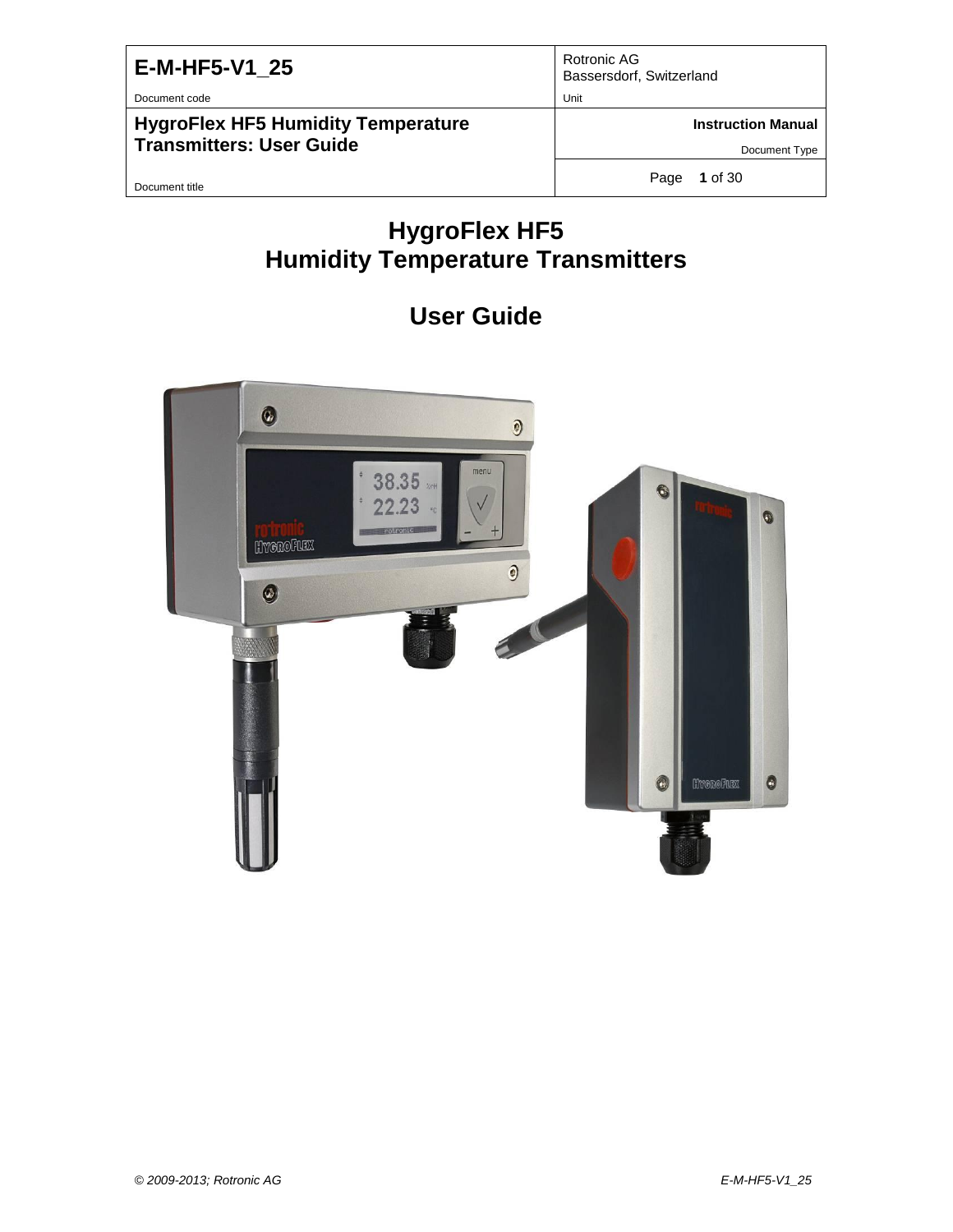| E-M-HF5-V1 25 |  |  |
|---------------|--|--|
|               |  |  |

Document code

Document title

**HygroFlex HF5 Humidity Temperature** Transmitters: User Guide

Rotronic AG Bassersdorf, Switzerland

Unit

**Instruction Manual** 

Document Type

Page 2 of 30

### **Table of contents**

| 1            |  |
|--------------|--|
| $\mathbf{2}$ |  |
| 2.1          |  |
| 3            |  |
| 3.1          |  |
| 3.2          |  |
| 3.3          |  |
| 3.4          |  |
| 3.5          |  |
| 3.6          |  |
| 3.7          |  |
| 4            |  |
| 4.1          |  |
| 4.2          |  |
| 4.3          |  |
| 5            |  |
| 5.1          |  |
| 5.2          |  |
| 5.3          |  |
| 5.4          |  |
| 6.           |  |
| 6.1          |  |
| 6.2          |  |
| 6.3          |  |
| 6.4          |  |
| 7            |  |
| 7.1          |  |
| 7.2          |  |
| 7.3          |  |
| 7.4          |  |
| 8            |  |
| 8.1          |  |
| 8.2          |  |
| 8.3          |  |
| 8.4          |  |
| 8.5          |  |
| 9            |  |
| 10           |  |
| 10.1<br>10.2 |  |
|              |  |
| 11           |  |
| 12           |  |
| 13           |  |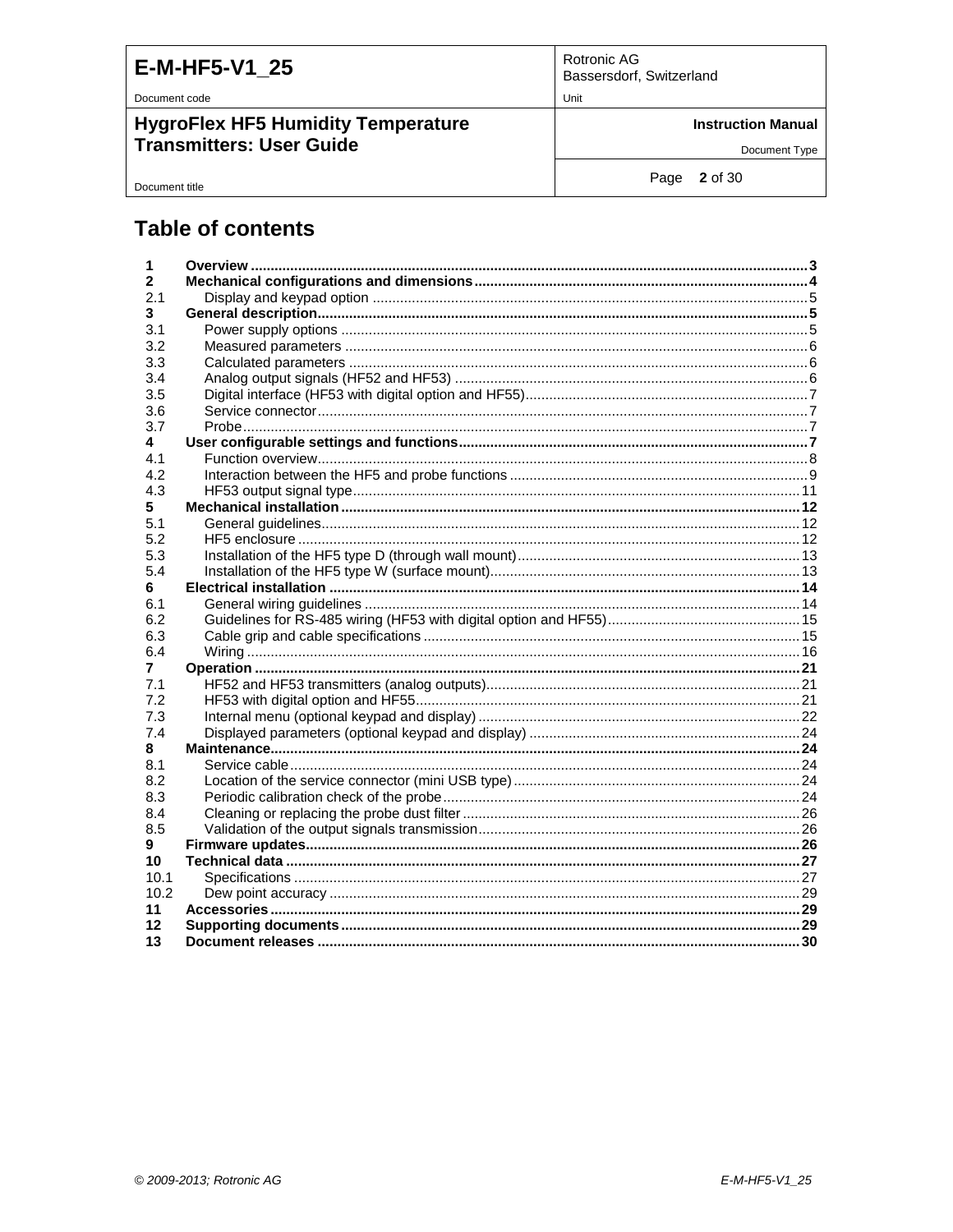Document code **Unit Community Contract Community** Contract Community Contract Community Contract Community Community Community Community Community Community Community Community Community Community Community Community Commu

**HygroFlex HF5 Humidity Temperature Transmitters: User Guide**

Rotronic AG Bassersdorf, Switzerland

**Instruction Manual**

Document Type

Page **3** of 30

**Applicability:**

Document title

This manual applies to all instruments of the HygroFlex HF5 series with firmware version 1.x, where 1.x can be 1.0, 1.1, etc. Changes to the last digit of the version number reflect minor firmware changes that do not affect the manner in which the instrument should be operated.

### <span id="page-2-0"></span>**1 Overview**

The HygroFlex HF5 transmitter series is designed for fixed installation in applications where high measurement accuracy is required and can be used with any of the HygroClip 2 plug-in probes. The most basic HF5 models provide analog output signals corresponding to any two of the following: relative humidity, temperature or calculated value such as dew point, enthalpy, mixing ratio, etc. Other models provide either a digital interface and two analog output signals or a just a digital interface. The digital interface allows the simultaneous reading of relative humidity, temperature and calculated value. Depending on the probe model, the HF5 can measure conditions within the range of 0 to 100 %RH and -100 to 200 $\degree$ C (-148 to 392 $\degree$ F).

The wide assortment of HygroClip 2 humidity-temperature probes can meet almost any application requirement. The HygroClip 2 probes feature well proven, durable sensors. Digital signal processing within the probe ensures consistent product performance and also facilitates the task of field maintenance with features such as potentiometer free – digital calibration, hot-swapping of the probe, etc.

Based on the ROTRONIC AirChip 3000 digital technology the HF5 series and HygroClip 2 probes offer the following user functions:

- User configurable settings
- Calculation of psychrometric parameters such as the dew or frost point
- Humidity temperature calibration and adjustment<sup>1)</sup>
- Simulator mode
- Automatic humidity sensor test and drift compensation <sup>1)</sup>
- Sensor failure mode <sup>1)</sup>
- Data recording  $1$

1) Except model HF52 (2-wire transmitter)

The ability for the user to easily update both the HF5 and HygroClip 2 probe firmware means that instruments of the HF5 series can be kept up-to-date regarding any future functionality improvement.

**HF5 transmitters with analog output signals and optional digital output:** two types of electronic circuit are available: HF52: 2-wire, loop powered circuit (4…20 mA current signal) and HF53: 3-wire circuit with voltage or current signals. Both circuit types provide linear analog signals for transmission over a length of cable to a remote display, recorder, controller or data processing unit and can be used to measure humidity only, temperature only or both parameters. The HF53 (3-wire circuit type) can be ordered with two analog outputs and either a RS-485 port or USB + RS-485.

**HF5 transmitters with digital output only:** the HF55 is available with the following digital interface options: RS-485, USB + RS-485 or Ethernet (TCP/IP) + RS-485.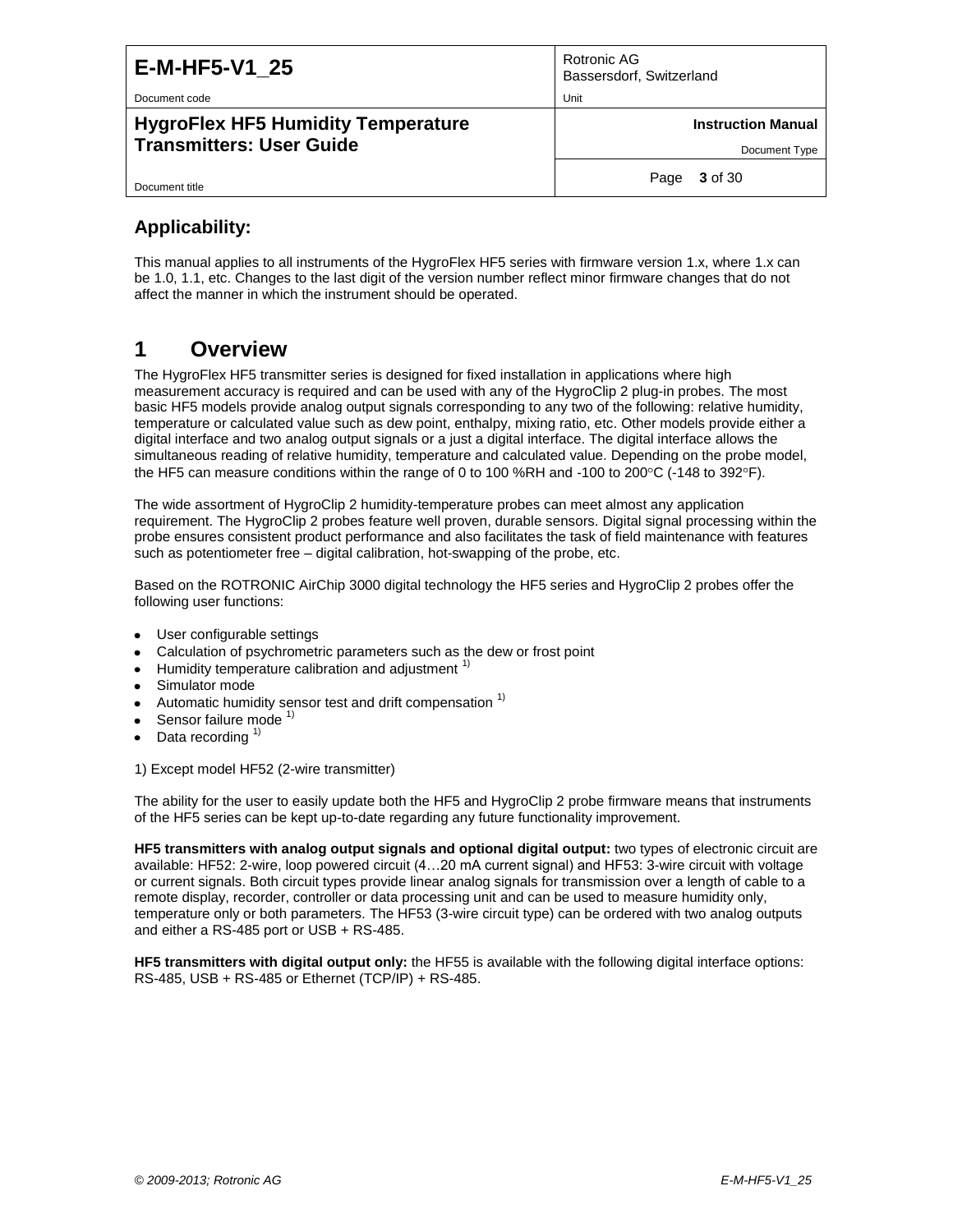| E-M-HF5-V1 25<br>Document code                                               | Rotronic AG<br>Bassersdorf, Switzerland<br>Unit |
|------------------------------------------------------------------------------|-------------------------------------------------|
| <b>HygroFlex HF5 Humidity Temperature</b><br><b>Transmitters: User Guide</b> | <b>Instruction Manual</b><br>Document Type      |
| Document title                                                               | 4 of 30<br>Page                                 |

### <span id="page-3-0"></span>**2 Mechanical configurations and dimensions**

### Type D: duct mount (vertical)

### Type W: wall mount (horizontal)



#### **Vertical mounting applies only to:**

- HF52 type D without keypad and display
- HF53 type D without keypad and display, and without digital option

**All other models are mounted horizontally**

#### **NOTE:** Models with USB or Ethernet interface

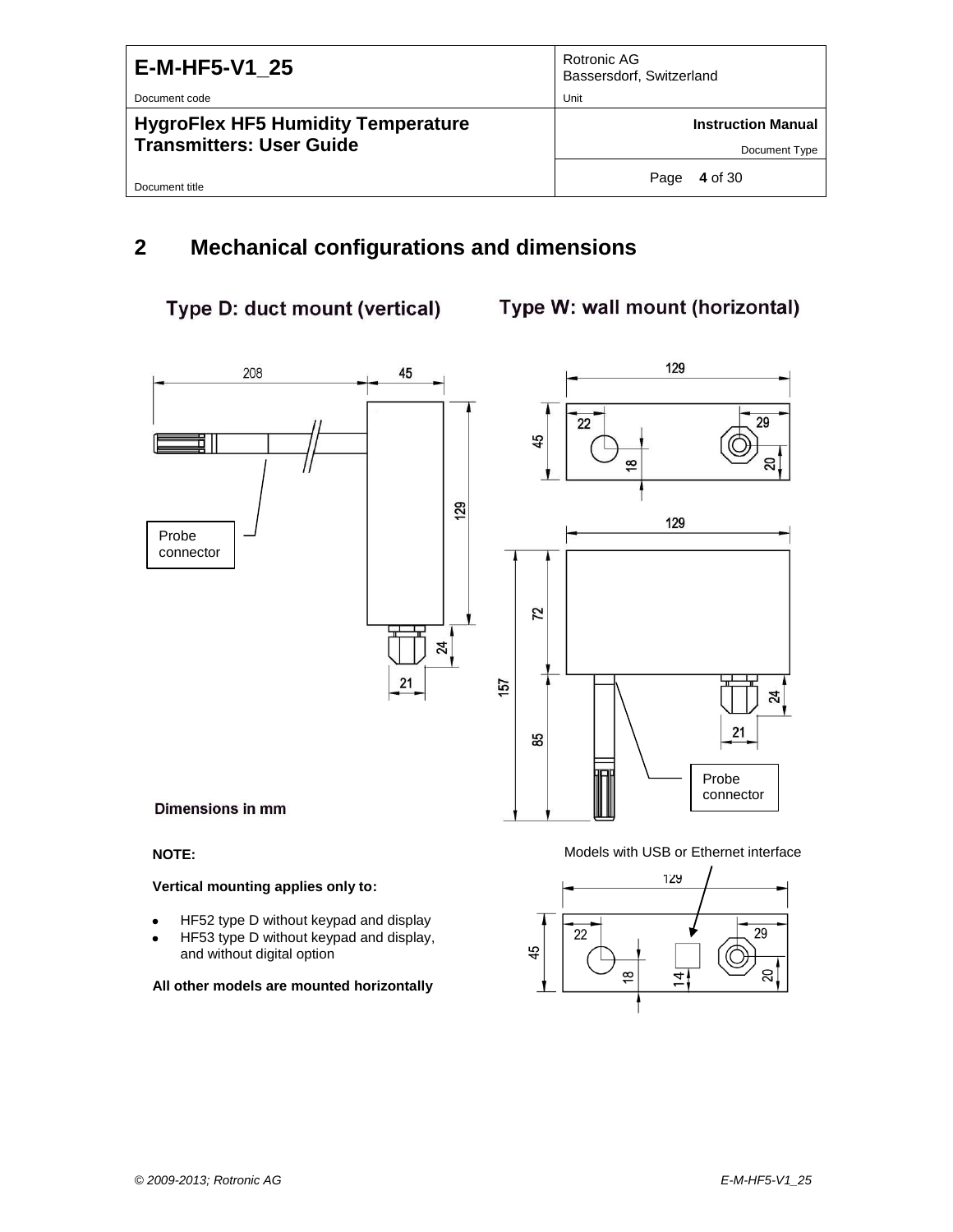Document code **Unit** Unit

Document title

#### **HygroFlex HF5 Humidity Temperature Transmitters: User Guide**

Rotronic AG Bassersdorf, Switzerland

**Instruction Manual**

Document Type

Page **5** of 30

### <span id="page-4-0"></span>**2.1 Display and keypad option**



The LC display option for the HF53 and HF55 has a backlight. The LC display option for the HF52 does not have a backlight.

The upper line corresponds to relative humidity or dew / frost point and the bottom line corresponds to temperature.

The display can be configured to show a trend indicator on each line:

- ▲: increasing value
- ▼: decreasing value

In the event of an alarm the display shows the symbol **[ ! ]** to the right of the value.

For instructions see the following HW4 manual: **E-M-HW4v3-F2-005**.

# <span id="page-4-1"></span>**3 General description**

#### <span id="page-4-2"></span>**3.1 Power supply options**

Depending on the circuit type, the HF5 requires the following power supply:

a) **HF52** (2-wire, loop powered): 10…28 VDC - depending on the load connected to the output(s). The minimum supply voltage can be determined as follows:

V min =  $10 \text{ V} + (0.02 \text{ x }$  Load\*) \*Load resistance in ohms.

For the maximum load of 500  $\Omega$ , the minimum supply voltage is 10 + (0.02 x 500) = 20 VDC. With both output circuits closed, the maximum current consumption is 40 mA.

- b) **HF53** (3-wire with analog outputs):
	- Option 1, standard power supply: 15 to 40 VDC or 12 to 28 VAC
	- Option 2: galvanically isolated power supply: 9 to 36 VDC or 7 to 24 VAC

With both output circuits closed, the typical current consumption is 100 mA.

Please verify the product identification label to determine which power supply option is installed on your transmitter.

- c) **HF55** (3-wire) with digital outputs:
	- Option 1, standard power supply: 5 to 40 VDC or 12 to 28 VAC
	- Option 2: galvanically isolated power supply: 9 to 36 VDC or 7 to 24 VAC
	- Option 3: PoE (power over Ethernet). This option is not available with units equipped with a RS-485 interface. Any unit equipped with the PoE option can be powered only via a LAN.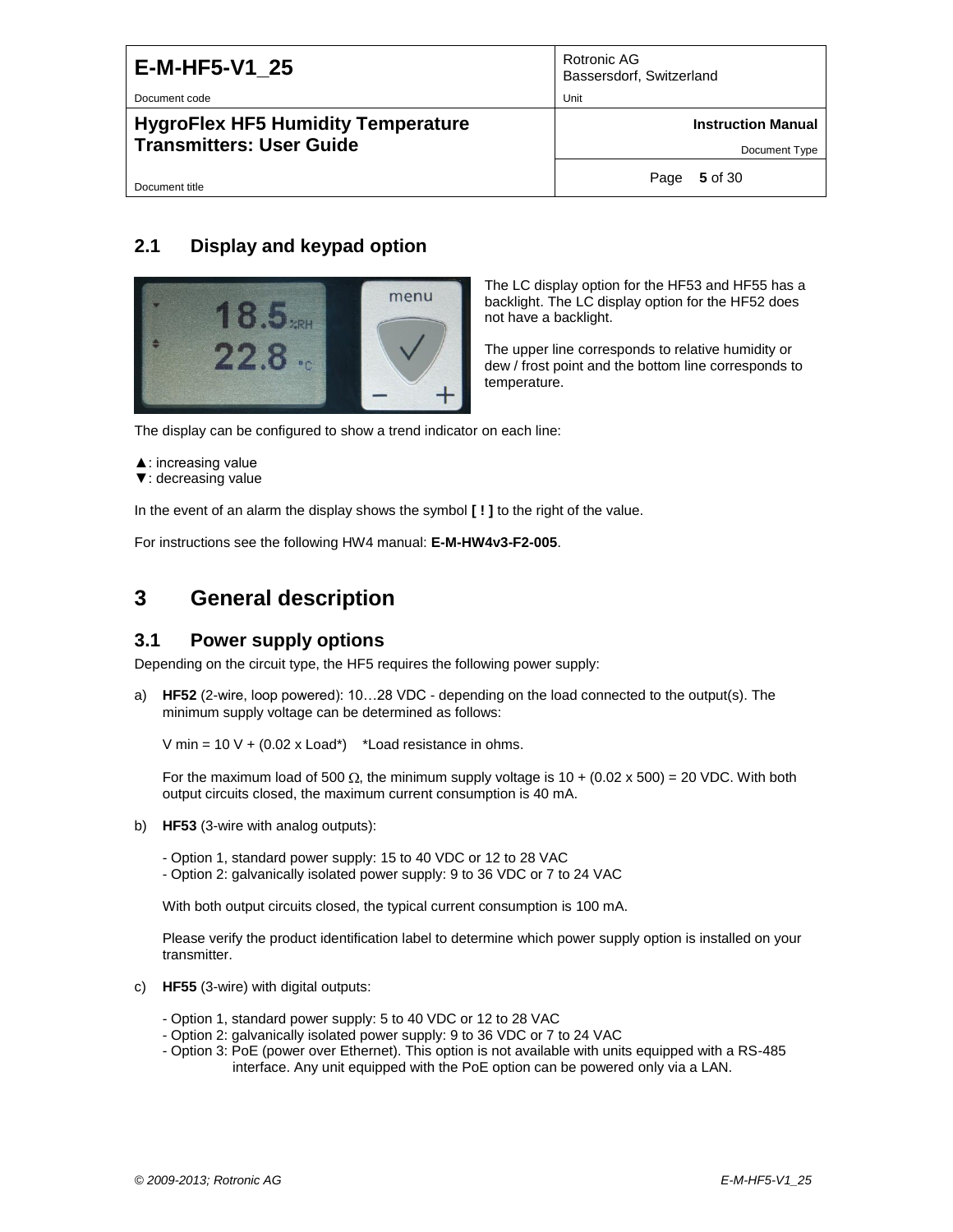Document code **Unit Community Contract Community** Contract Community Contract Community Contract Community Community Community Community Community Community Community Community Community Community Community Community Commu

#### **HygroFlex HF5 Humidity Temperature Transmitters: User Guide**

| Rotronic AG              |  |
|--------------------------|--|
| Bassersdorf, Switzerland |  |

**Instruction Manual**

Document Type

Page **6** of 30

Document title

Tyical current consumption:

Model with USB interface : 100 mA Model with Ethernet (TCP/IP) interface: 300 mA

### <span id="page-5-0"></span>**3.2 Measured parameters**

The HygroClip 2 probe used with the HF5 transmitter measures relative humidity with a ROTRONIC Hygromer<sup>®</sup> IN1 capacitive sensor and temperature with a Pt100 RTD.

### <span id="page-5-1"></span>**3.3 Calculated parameters**

Using the ROTRONIC HW4 software, the HF5 can be configured by the user to calculate one of the following parameters:

- o Dew point (Dp) above and below freezing
- o Frost point (Fp) below freezing and dew point above freezing
- o Wet bulb temperature (Tw)
- o Enthalpy (H)
- o Vapor concentration (Dv)
- o Specific humidity (Q)
- o Mixing ratio by weight (R)
- o Vapor concentration at saturation (Dvs)
- o Vapor partial pressure (E)
- o Vapor saturation pressure (Ew)

Note: some of the above parameters depend on the value of the barometric pressure. Using the ROTRONIC HW4 software, a fixed barometric pressure value can be specified. For instructions see the following HW4 manual: **E-M-HW4v3-F2-005**

### <span id="page-5-2"></span>**3.4 Analog output signals (HF52 and HF53)**

### *HF52 and HF53*

With the ROTRONIC HW4 software any of the two analog output signals can be made to correspond to one of the following:

- Relative humidity
- **Temperature**
- Calculated parameter

Any output can also be disabled.

The scale of each analog output can be set within the numerical limits of -999.99 and 9999.99. The D/A converters used to generate the analog output signals feature a 16-bit resolution.

#### *HF53*

The type of output signal can be changed by means of jumpers to one of the following: 0…20 mA, 4…20 mA, 0…1V, 0…5V or 0…10V (see 5.2). Both output signals are automatically configured with the same signal type. No adjustment is required after changing the type of output signal.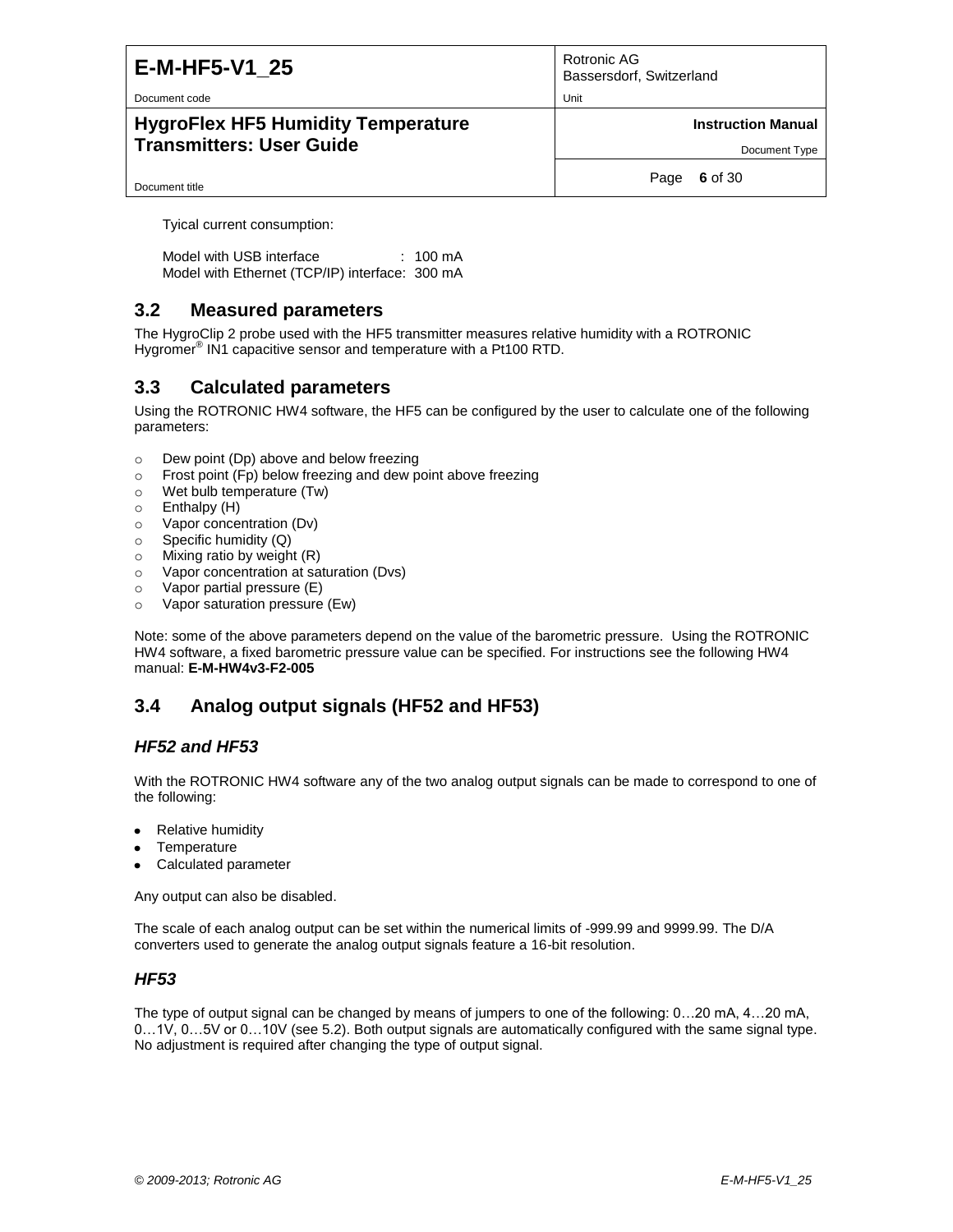| E-M-HF5-V1 25                             | Rotronic AG<br>Bassersdorf, Switzerland |
|-------------------------------------------|-----------------------------------------|
| Document code                             | Unit                                    |
| <b>HygroFlex HF5 Humidity Temperature</b> | <b>Instruction Manual</b>               |
| <b>Transmitters: User Guide</b>           | Document Type                           |
| Document title                            | <b>7</b> of 30<br>Page                  |

### <span id="page-6-0"></span>**3.5 Digital interface (HF53 with digital option and HF55)**

#### *a) RS-485 serial interface*

All HF5 models with a digital interface have a RS-485 serial port. When the number of available network ports is limited, this port can be used to connect together up to 64 devices in a multi-dropped arrangement. In principle, an unlimited number of such networks can be monitored with the HW4 software, but each RS-485 multi-drop network is limited to 64 devices. The HF5 can be used either as a slave or a master, without special configuration. The master is automatically the device that is directly connected to a network (PC or LAN) by means of a USB port or TCP/IP port.

**RS-485 Compatibility**: The communication protocol used by the HF5 and other AirChip 3000 products is not compatible with the protocol used by the previous generation of ROTRONIC instruments. Do not connect legacy products and AirChip 3000 products to the same RS-485 multi-drop network.

#### *b) USB or Ethernet interface*

The HF5 is also available with the following interface combinations: USB + RS-485 or Ethernet +RS-485. In this case the protection grade of the HF5 enclosure is no longer IP65 / NEMA 4 rated.

#### <span id="page-6-1"></span>**3.6 Service connector**

The service connector is a UART digital interface (Universal Asynchronous Receiver Transmitter) with a mini-USB type connector. This allows connecting the HF5 with a service cable to a PC running the ROTRONIC HW4 software. See "Maintenance" for the location of the service connector and for the type of service cable to be used. The service connector is used to configure the HF5 and to and update its firmware with the HW4 software.

<span id="page-6-2"></span>**Note**: the digital interface (USB, Ethernet and RS-485) offers the same functionality as the service connector.

#### **3.7 Probe**

The HF5 is compatible with all available models of HygroClip 2 probes. For detailed information on the probes see document **E-M-HC2 Probes-V1**.

### <span id="page-6-3"></span>**4 User configurable settings and functions**

The HF5 ships configured as specified on the customer order. Models with analog outputs can be installed and used just as any conventional humidity and temperature transmitter and most users will never need to use the HF5 configurable settings and functions. Models with a digital interface generally require some configuration by the user.

Making use of the HF5 and probe configurable settings and functions is entirely up to the user and the appropriate settings depend on the user application. We have provided below a short description of the HF5 and probe functions and also indicated the factory default settings.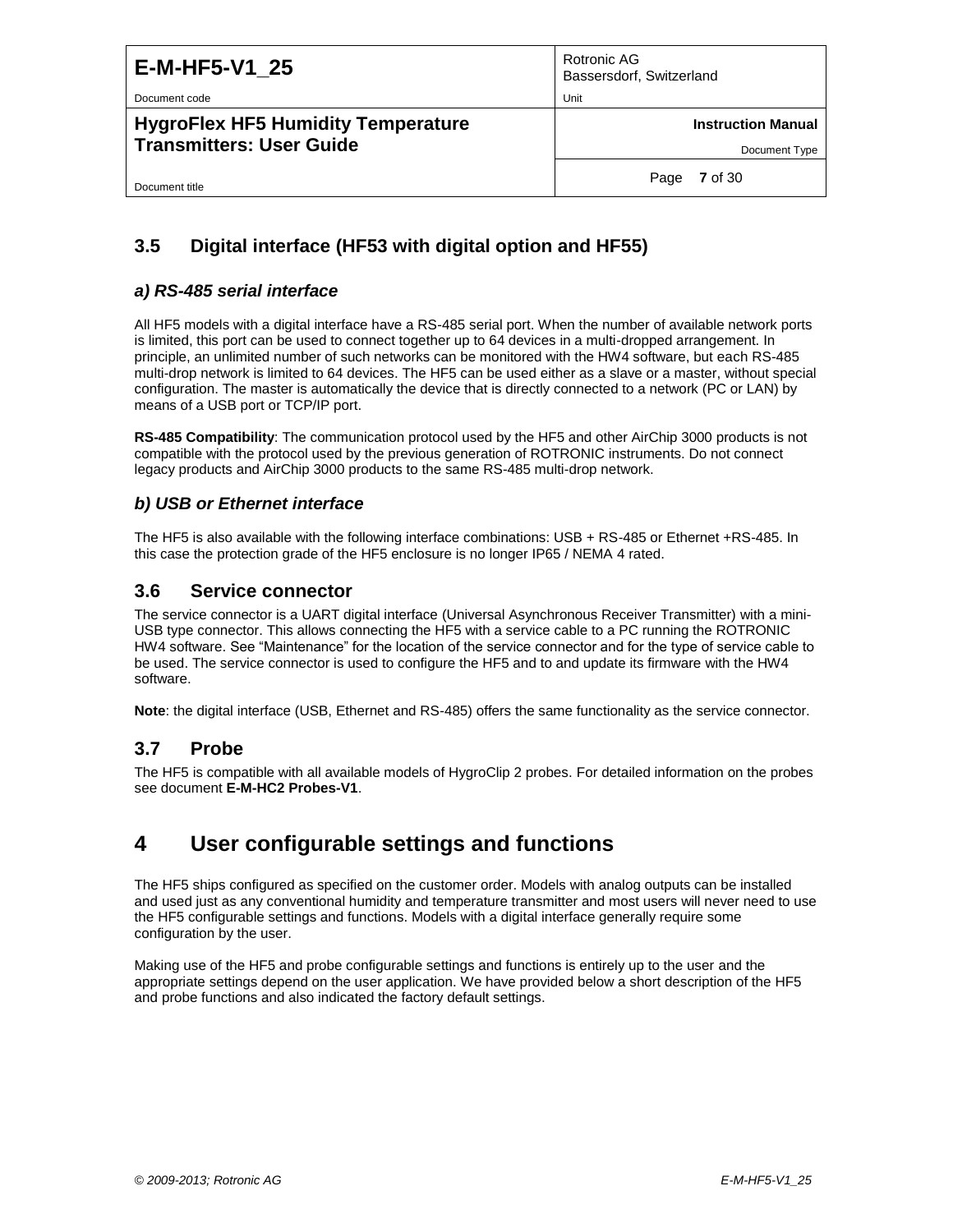Document code Unit

**HygroFlex HF5 Humidity Temperature Transmitters: User Guide**

Rotronic AG Bassersdorf, Switzerland

**Instruction Manual**

Document Type

Document title

Page **8** of 30

### <span id="page-7-0"></span>**4.1 Function overview**

| <b>MEASUREMENT ACCURACY AND RELIABILITY (PROBE FUNCTIONS)</b>       |                                                                                                                                                                                                                                                                                                                                                                                                                                                                                                                                                                               |  |
|---------------------------------------------------------------------|-------------------------------------------------------------------------------------------------------------------------------------------------------------------------------------------------------------------------------------------------------------------------------------------------------------------------------------------------------------------------------------------------------------------------------------------------------------------------------------------------------------------------------------------------------------------------------|--|
| <b>AirChip 3000 Functions</b>                                       | <b>Description</b>                                                                                                                                                                                                                                                                                                                                                                                                                                                                                                                                                            |  |
| $\blacktriangleright$ Humidity / temperature adjustment             | 1-point or multi-point humidity calibration or adjustment<br>$\circ$<br>1-point or 2-point temperature calibration or adjustment<br>$\circ$<br>Generate a time stamp for calibrations and adjustments<br>$\circ$<br>Retain and view last adjustment date and adjustment values<br>$\circ$<br>Generate calibration and adjustment protocols<br>$\circ$                                                                                                                                                                                                                         |  |
| ▶ Automatic humidity sensor test<br>and optional drift compensation | Tests the humidity sensor for drift caused by contaminants and<br>can be used to automatically apply a correction. The test is<br>automatically carried out at regular intervals of time. Can be<br>configured, enabled, or disabled                                                                                                                                                                                                                                                                                                                                          |  |
|                                                                     | The humidity sensor status can be verified either with the HW4<br>software or with the instrument display (if available) and is<br>shown as Good, SQ-tuned (corrected for drift) or Bad (defective)                                                                                                                                                                                                                                                                                                                                                                           |  |
|                                                                     | Not available when the probe is connected to a HF52                                                                                                                                                                                                                                                                                                                                                                                                                                                                                                                           |  |
| $\triangleright$ Data recording                                     | The data recording function differs from a true data logging<br>function in the sense that the AirChip 3000 does not time stamp<br>the data. The data recording function can be use to investigate<br>events such as a sensor malfunction as well as to retrieve data<br>that would otherwise be lost                                                                                                                                                                                                                                                                         |  |
|                                                                     | Start or stop data recording - up to 2000 value pairs (%RH<br>$\circ$<br>and temperature). Starting a recording session erases all<br>previously recorded data<br>The recording mode and log interval can be specified<br>$\circ$<br>When the device is powered off, the recording session is<br>$\circ$<br>paused but not ended As long as the recording session has<br>not been ended, the device automatically resumes recording<br>data when powered up again<br>The recorded data can be downloaded to a PC with the<br>$\circ$<br>HW4 software, time stamped and viewed |  |
|                                                                     | Not available when the probe is connected to a HF52                                                                                                                                                                                                                                                                                                                                                                                                                                                                                                                           |  |

| <b>MEASUREMENT LOOP VALIDATION</b>   |                                                                                                                                                 |  |  |
|--------------------------------------|-------------------------------------------------------------------------------------------------------------------------------------------------|--|--|
| <b>Functions</b>                     | <b>Description</b>                                                                                                                              |  |  |
| $\blacktriangleright$ Simulator mode | Used to make the HF5 generate fixed values for the humidity,<br>temperature and calculated parameter. Can be configured,<br>enabled or disabled |  |  |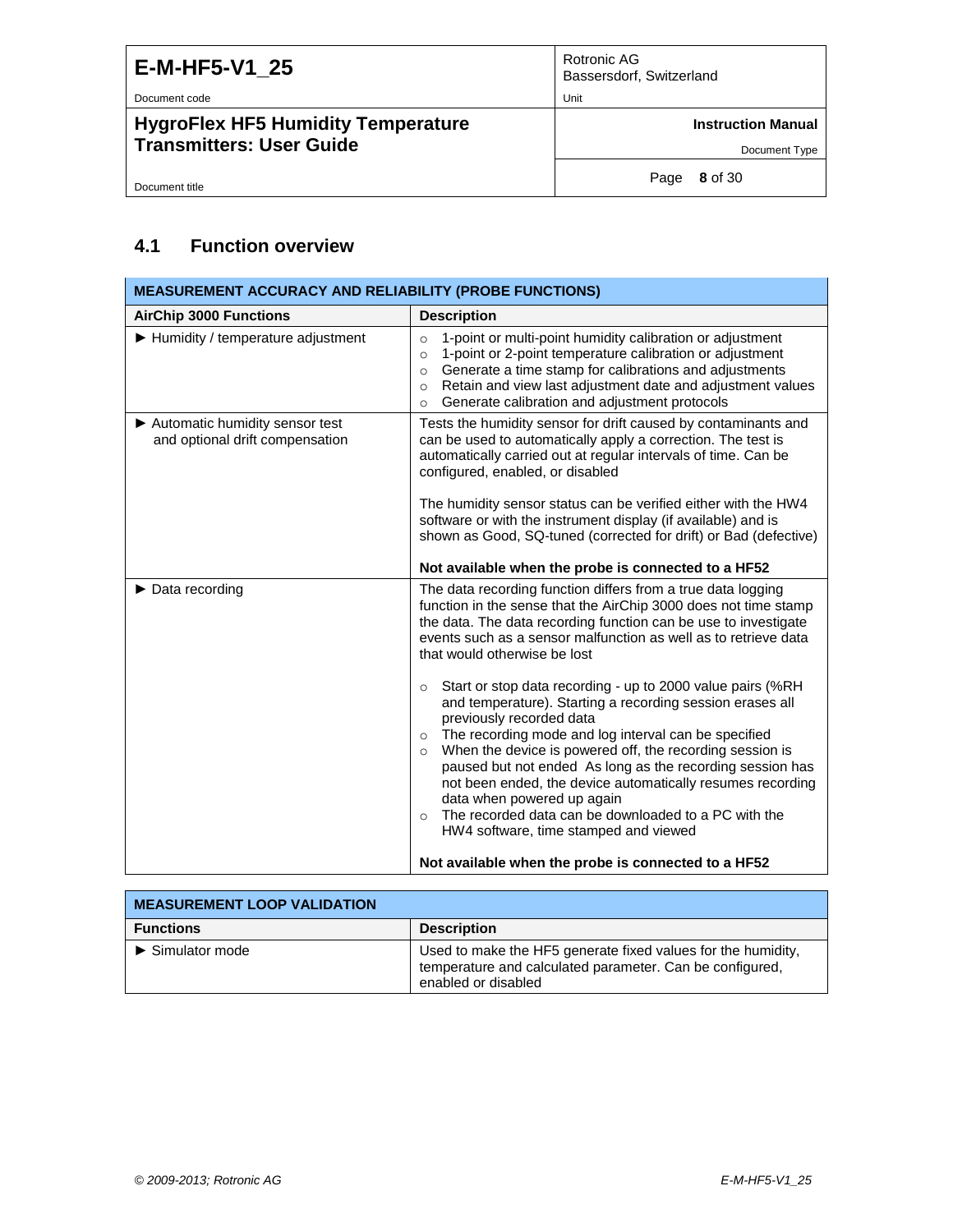Document code Unit

Document title

#### **HygroFlex HF5 Humidity Temperature Transmitters: User Guide**

Rotronic AG Bassersdorf, Switzerland

**Instruction Manual**

Document Type

Page **9** of 30

| <b>DEVICE SAFEGUARDS</b>                               |                                                                                                                                                                               |  |
|--------------------------------------------------------|-------------------------------------------------------------------------------------------------------------------------------------------------------------------------------|--|
| <b>Functions</b>                                       | <b>Description</b>                                                                                                                                                            |  |
| $\triangleright$ Device write protection               | Used to protect the HF5 with a password to prevent<br>unauthorized digital access by a digital user. Can be configured,<br>enabled or disabled                                |  |
| $\blacktriangleright$ Internal menu access from keypad | Used to prevent accidental changes to the HF5 settings and<br>temperature-humidity adjustment by disabling the MENU key on<br>the optional keypad. Can be enabled or disabled |  |

| <b>PROCESS PROTECTION AND PROTECTION OF OTHER DEVICES</b> |                                                                                                                                                                                |  |
|-----------------------------------------------------------|--------------------------------------------------------------------------------------------------------------------------------------------------------------------------------|--|
| <b>AirChip 3000 Functions</b>                             | <b>Description</b>                                                                                                                                                             |  |
| ► Limit humidity output to 100 %RH                        | This probe function is used to prevent the humidity signal from<br>exceeding 100 %RH when condensation forms on the sensor.<br>Can be enabled or disabled                      |  |
| $\triangleright$ Out-of-limit value alarm                 | Used to specify the normal range for humidity, temperature and<br>the calculated parameter depending on the user application.<br>Can be configured, enabled or disabled        |  |
|                                                           | Out-of-limit values trigger a digital alarm which can be also be<br>seen on the optional display                                                                               |  |
| ▶ Bad sensor alarm                                        | This is a built-in probe function. Cannot be disabled                                                                                                                          |  |
|                                                           | A bad humidity or temperature sensor triggers a digital alarm<br>which can be also be seen on the optional HF5 display provided<br>that the HF5 is set to monitor probe alarms |  |
| $\blacktriangleright$ Fail safe mode                      | Used to specify a "safe" fixed value for humidity and for<br>temperature (HF5 or probe) in the event of:                                                                       |  |
|                                                           | Loss of communication with the probe (HF5 function)<br>$\circ$<br>Sensor failure (probe function)<br>$\circ$                                                                   |  |
|                                                           | Can be configured, enabled or disabled                                                                                                                                         |  |

### <span id="page-8-0"></span>**4.2 Interaction between the HF5 and probe functions**

It is important to note that when used together, the HF5 transmitter and HC2 probe (HygroClip 2) constitute a 2-component system. Each system component has its own microprocessor, firmware and functions. Some of these functions are unique to each system component. Other functions are found in both components.

**HF52** (2-wire, loop powered transmitter): due to the necessity of limiting the current consumption of the combination of HF52 and HC2 probe to less than 4 mA, several probe functions such as RH sensor test, data recording and probe adjustment are not available with the HF52.

The functions and settings of the HF5 transmitter and HygroClip 2 probe (HC2) operate together as indicated below:

| <b>Function / Setting</b> | HF <sub>5</sub> | HC <sub>2</sub> | <b>Notes</b>                        |
|---------------------------|-----------------|-----------------|-------------------------------------|
| Device protection         |                 |                 | Individual to the HF5 and HC2 probe |
| RS-485 address            |                 |                 | Individual to the HF5 and HC2 probe |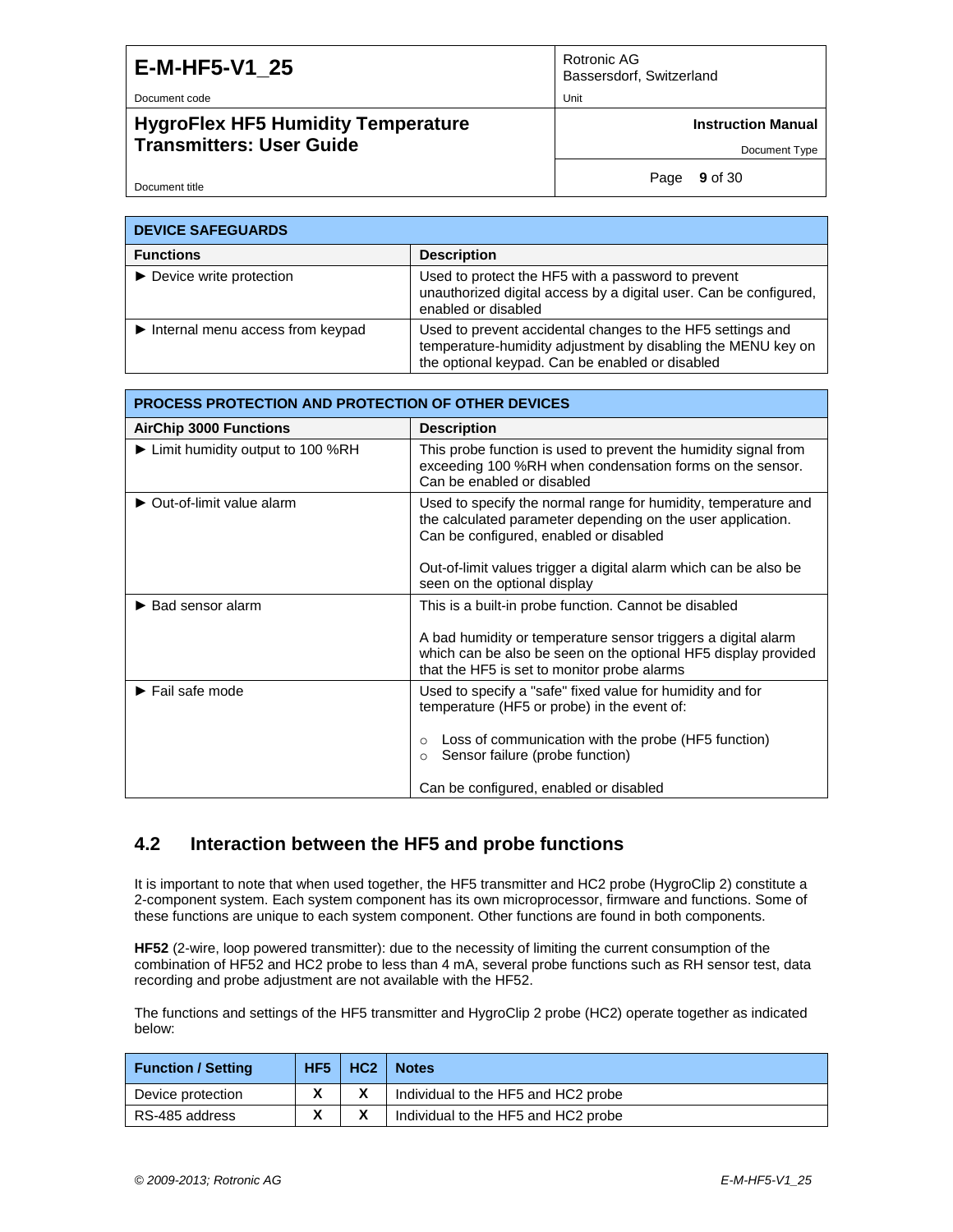Document code Unit

Document title

### **HygroFlex HF5 Humidity Temperature Transmitters: User Guide**

Rotronic AG Bassersdorf, Switzerland

**Instruction Manual**

Document Type

Page **10** of 30

| <b>Function / Setting</b> | HF <sub>5</sub> | HC <sub>2</sub> | <b>Notes</b>                                                                                                                                                                                                                                                                                                                                                                                                        |
|---------------------------|-----------------|-----------------|---------------------------------------------------------------------------------------------------------------------------------------------------------------------------------------------------------------------------------------------------------------------------------------------------------------------------------------------------------------------------------------------------------------------|
| Device Name               | X               | X               | User defined description<br>The device name of the HC2 probe is not displayed by HW4 and is<br>replaced with the HF5 Input Name                                                                                                                                                                                                                                                                                     |
| Calculation               | X               | X               | Psychrometric calculation<br>HF5 setting overrides HC2 probe setting                                                                                                                                                                                                                                                                                                                                                |
| Data refresh rate         | X               |                 | This setting has no effect on the HF5 and probe. Depending on the<br>model, the data refresh rate is as follows:<br>HF52: typically 5 s<br>HF53 and HF55: typically 1 s                                                                                                                                                                                                                                             |
| Simulator function        | X               | X               | Generates fixed humidity and / or temperature value<br>When enabled, the HF5 settings override the HC2 probe settings                                                                                                                                                                                                                                                                                               |
| Unit system               | X               | <b>X</b>        | The HF5 setting overrides HC2 probe setting regarding the HF5<br>signals. The HC2 probe settings still apply when the probe is used<br>alone<br>Make sure to use the same humidity symbol and the same<br>temperature unit for both the HF5 and probe.                                                                                                                                                              |
| Out-of-limits value alarm | X               | X               | The HF5 settings are independent from the HC2 probe settings.<br>The HC2 probe settings have an effect only when the HF5 is<br>enabled to monitor alarms generated by the probe<br>When out-of-limit values have been defined for the same parameter<br>for both the HF5 and probe, any alarm is triggered based on the<br>narrowest set of limits (assuming that the HF5 has been set to<br>monitor probe alarms). |
| Analog outputs            | X               | X               | Parameter and scale<br>The HC2 probe settings have no effect on the HF5                                                                                                                                                                                                                                                                                                                                             |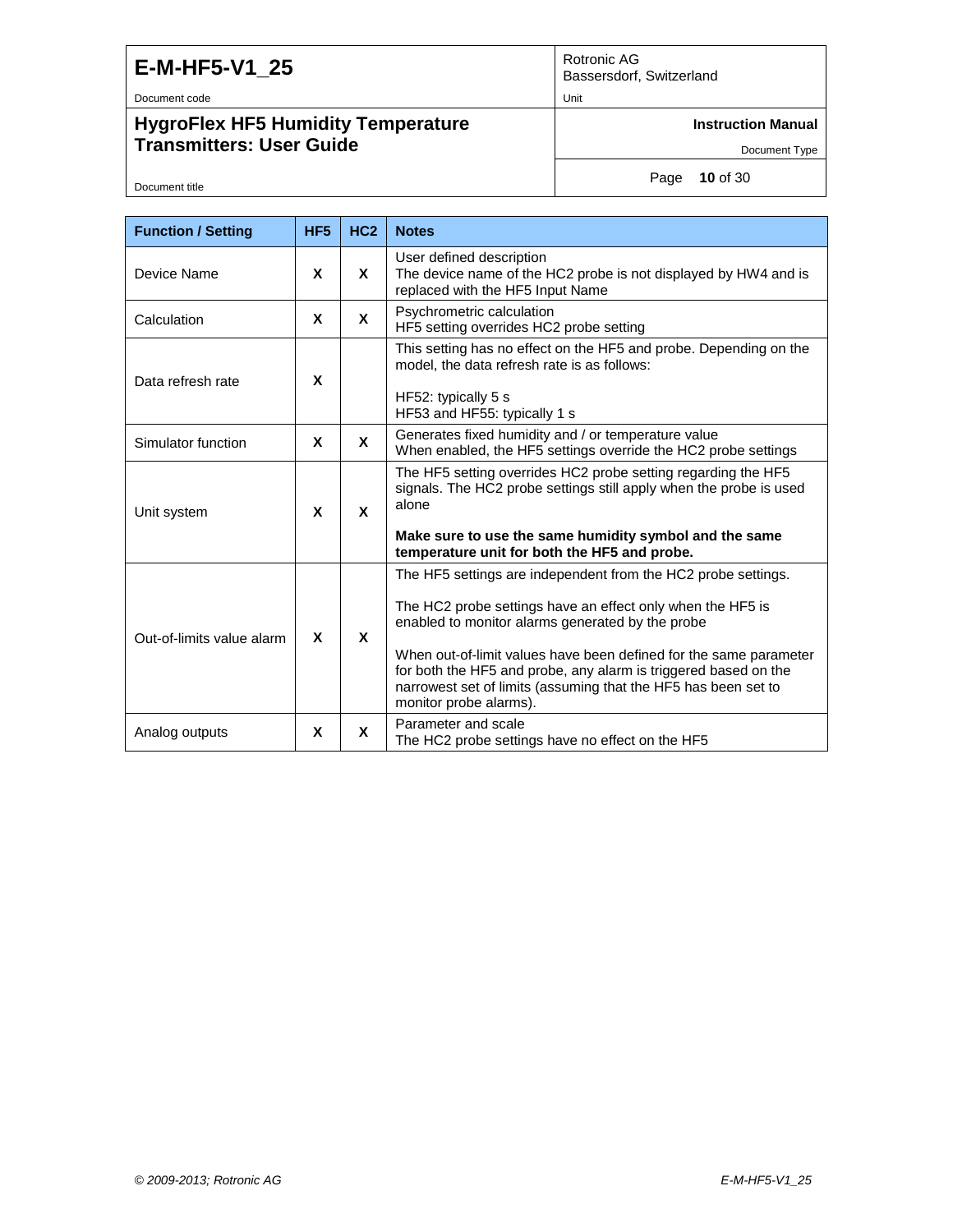| E-M-HF5-V1 25                                                                                 | Rotronic AG<br>Bassersdorf, Switzerland            |
|-----------------------------------------------------------------------------------------------|----------------------------------------------------|
| Document code<br><b>HygroFlex HF5 Humidity Temperature</b><br><b>Transmitters: User Guide</b> | Unit<br><b>Instruction Manual</b><br>Document Type |
| Document title                                                                                | <b>11</b> of 30<br>Page                            |

### <span id="page-10-0"></span>**4.3 HF53 output signal type**

The type of analog output signals generated by the HF53 can be configured as follows by means of the jumpers located on the upper PCB:



|       | 82 | B3 | B4 | B <sub>5</sub> | B6 | B7 | 88 | B9 | <b>B10</b> | B11 | B21 | B23     | B25 |
|-------|----|----|----|----------------|----|----|----|----|------------|-----|-----|---------|-----|
| 01V   | x  |    |    | Χ              |    | ×  |    |    | х          |     |     |         | Χ   |
| 05V   |    | x  |    | x              |    |    | X  |    | х          |     |     | х       |     |
| 010V  |    |    | ×  | x              |    |    |    | Χ  | x          |     |     | v<br>n, | ×   |
| 020mA | x  |    |    |                | х  | X  |    |    |            | x   | x   |         |     |
| 20mA  | Χ  |    |    |                | Χ  | Χ  |    |    |            | x   | Χ   |         | Χ   |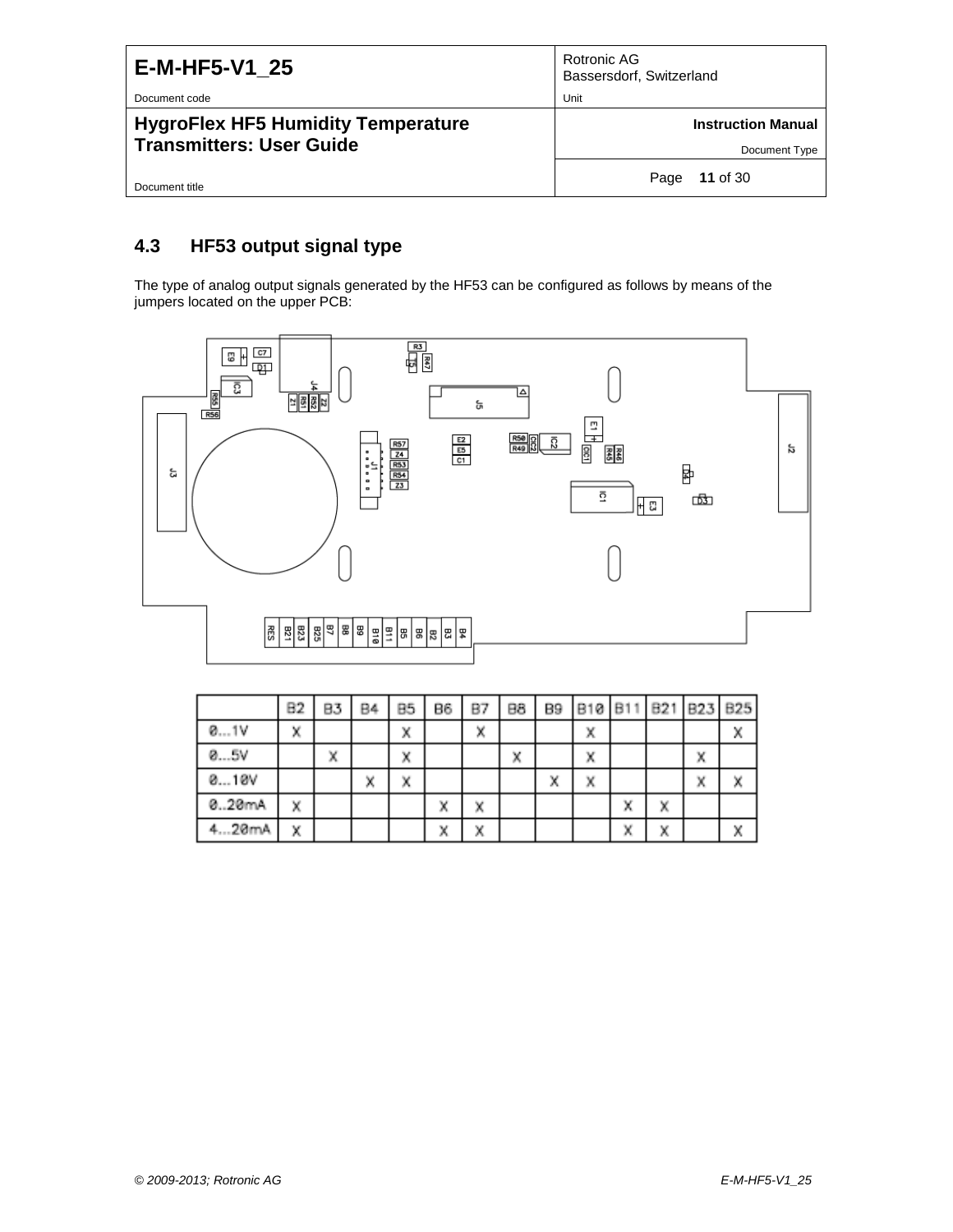Document code **Unit** 

**HygroFlex HF5 Humidity Temperature Transmitters: User Guide**

Rotronic AG Bassersdorf, Switzerland

**Instruction Manual**

Document Type

Document title

Page **12** of 30

### <span id="page-11-0"></span>**5 Mechanical installation**

#### <span id="page-11-1"></span>**5.1 General guidelines**

Relative humidity is extremely dependent on temperature. Proper measurement of relative humidity requires that the probe and its sensors be at exactly the temperature of the environment to be measured. Because of this, the location where you choose to install the probe can have a significant effect on the performance of the instrument. The following guidelines should guarantee good instrument performance:

- a) **Select a representative location**: install the probe where humidity, temperature and pressure conditions are representative of the environment to be measured.
- b) **Provide good air movement at the probe**: air velocity of at least 200 ft/ minute (1 meter/second) facilitates adaptation of the probe to changing temperature.
- c) **Avoid the following:** (1) Close proximity of the probe to a heating element, a cooling coil, a cold or hot wall, direct exposure to sun rays, etc. (2) Close proximity of the probe to a steam injector, humidifier, direct exposure to precipitation, etc. (3) Unstable pressure conditions resulting from excessive air turbulence.
- d) **Immerse as much of the probe as possible in the environment to be measured.**
- e) **Prevent the accumulation of condensation water at the level of the sensor leads**. Install the probe so that the probe tip is looking downward. If this is not possible, install the probe horizontally.

#### <span id="page-11-2"></span>**5.2 HF5 enclosure**

The HF5 enclosure consists of a base and a cover held together with 4 screws. To open the enclosure, use a metric 2.5 mm hex key. Prior to re-assembling the enclosure, verify that the red seal is sitting properly in its groove on the base.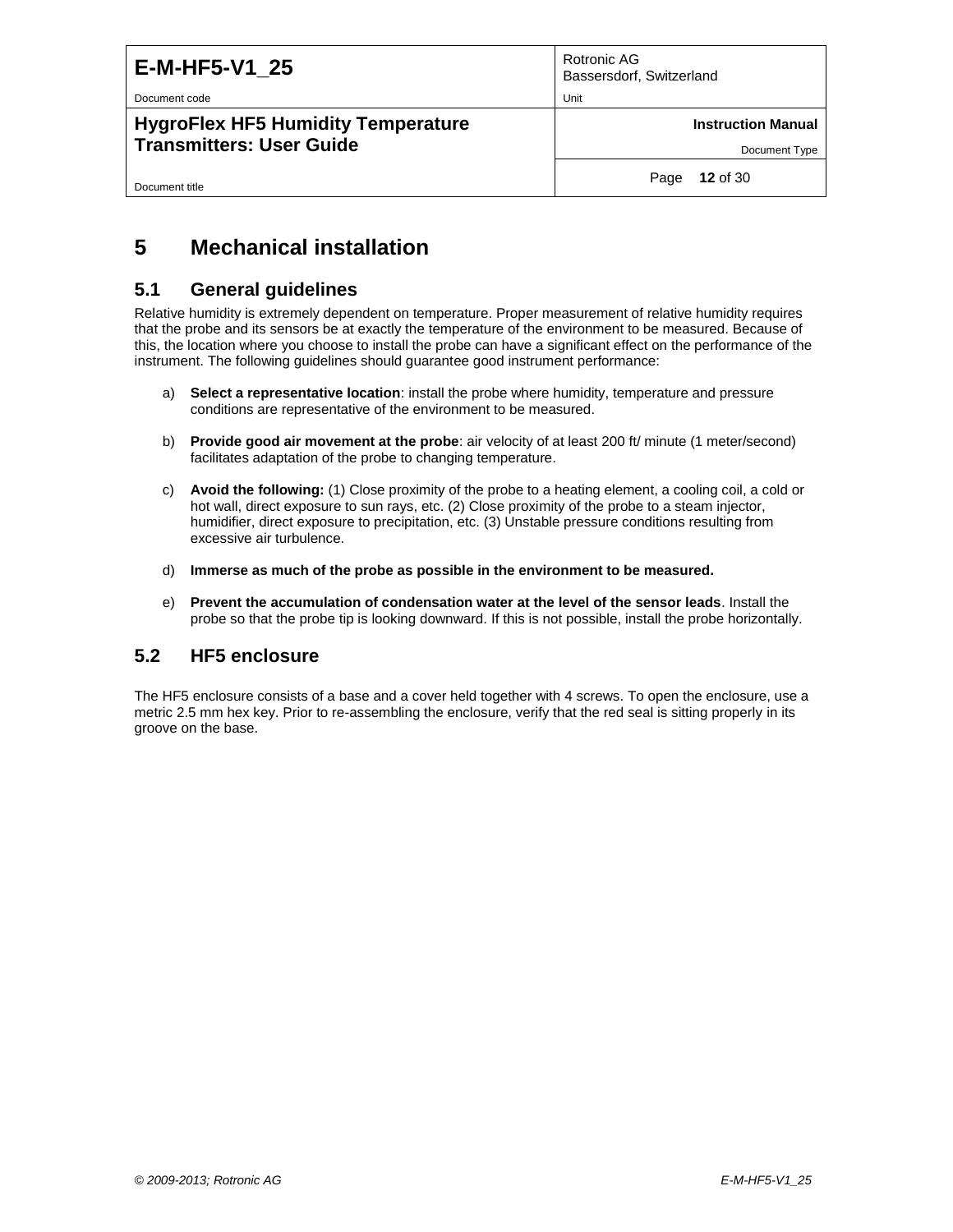| E-M-HF5-V1 25<br>Document code                                               | Rotronic AG<br>Bassersdorf, Switzerland<br>Unit |
|------------------------------------------------------------------------------|-------------------------------------------------|
| <b>HygroFlex HF5 Humidity Temperature</b><br><b>Transmitters: User Guide</b> | <b>Instruction Manual</b><br>Document Type      |
| Document title                                                               | 13 of 30<br>Page                                |

### <span id="page-12-0"></span>**5.3 Installation of the HF5 type D (through wall mount)**

#### *Mounting position of the enclosure*



#### *Mounting hardware*



The **QMA-15** consists of a flange and compression fitting and is designed to hold the probe of the HF5 type D when mounted through a wall (see Accessories). The HF5 does not require any additional support.

### <span id="page-12-1"></span>**5.4 Installation of the HF5 type W (surface mount)**

#### *Mounting position of the enclosure*



#### **Horizontal:**

HF52, HF53 and HF55 type W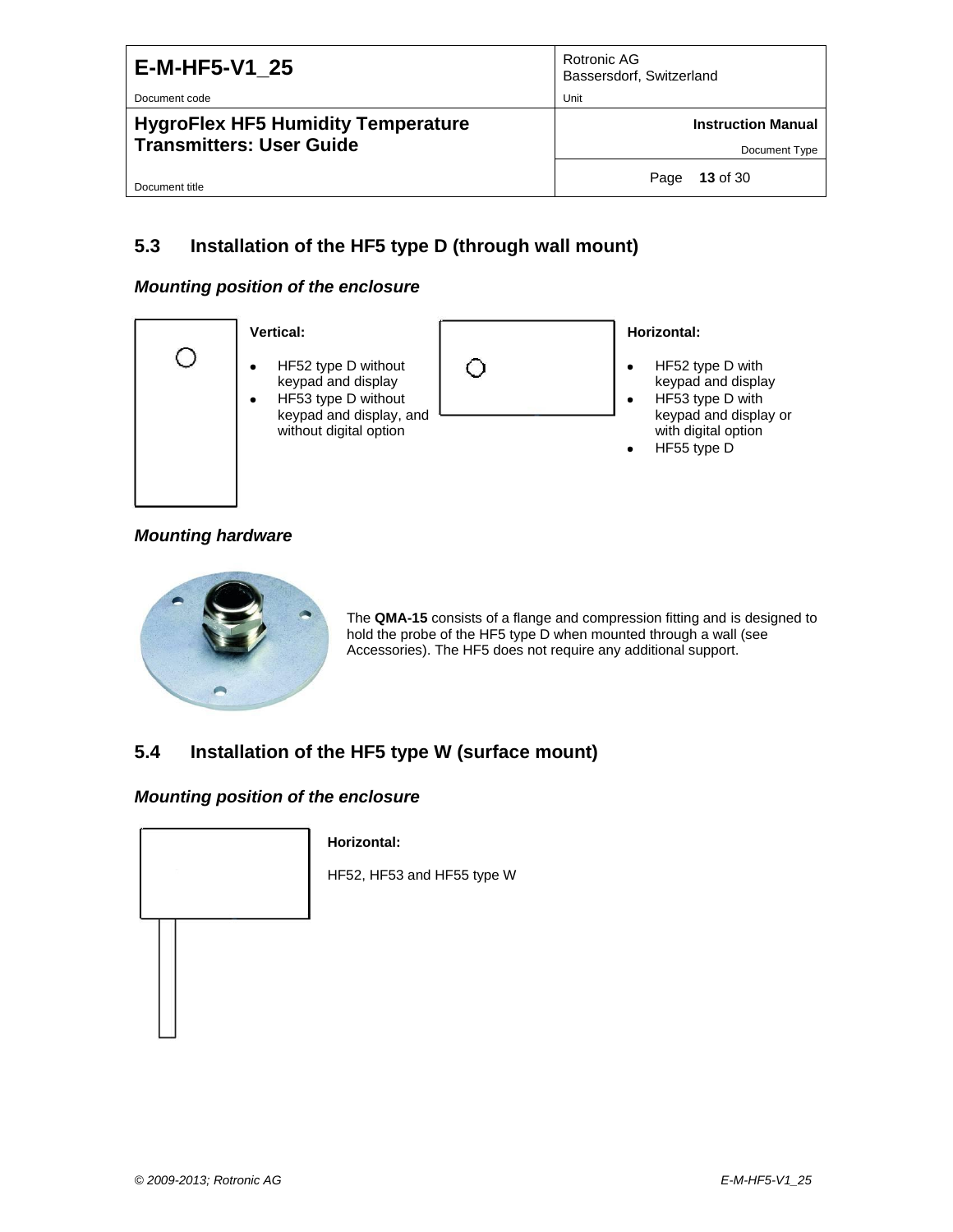Document code **Unit** Unit Communication of the Unit Communication of the Unit Communication of the Unit Communication of the Unit Communication of the Unit Communication of the Unit Communication of the Unit Communication

Document title

#### **HygroFlex HF5 Humidity Temperature Transmitters: User Guide**

Rotronic AG Bassersdorf, Switzerland

**Instruction Manual**

Document Type

Page **14** of 30

#### *Mounting hardware*



**Method 1**: The HF5 is supplied with 2 screws, 2 drywall anchors and two rubber washers. The base of the enclosure has 2 screw-wells (see drawing) that are normally closed at the bottom. Use the template provided with the HF5 to drill mounting holes in the wall and insert the drywall anchors. Place a rubber washer on each screw. Insert a screw in each well and push to open the bottom of the well.



**Method 2**: When a DIN-rail (35 mm / 1 3/8 ") is available use part **AC5002** (not included). This is a DIN-rail mounting kit consisting of 2 clamps that attach to the back of the enclosure with the screws provided.

### <span id="page-13-0"></span>**6 Electrical installation**

### <span id="page-13-1"></span>**6.1 General wiring guidelines**

#### *Power supply wiring*

Heavy machinery and instrumentation should not share the same power supply wiring. If this cannot be avoided, noise filters and surge protectors should be used. Most UPS devices have those features already integrated.

#### *General guidelines for signal cables*

The following guidelines are derived from European Standard EN 50170 for the transmission of signals by copper wires. When planning an installation, the rules provided by EN 50170 should be followed under consideration of local circumstances to determine the position of machines and equipment.

All ROTRONIC products are tested for Electromagnetic Compatibility according to EMC Directive 2004/106/EG and following European standards:

- EN 61000-6-1: 2001, EN 61000-6-2: 2005
- EN 61000-6-3: 2005, EN 61000-6-4: 2001 + A11

Whenever the level of electromagnetic interference is expected to be high, both the instruments and signal cables should be placed as far away as possible from the source of interference.

In general, signal cables should be installed in bundles or channels / conduits, separate from other cables as indicated in the table below: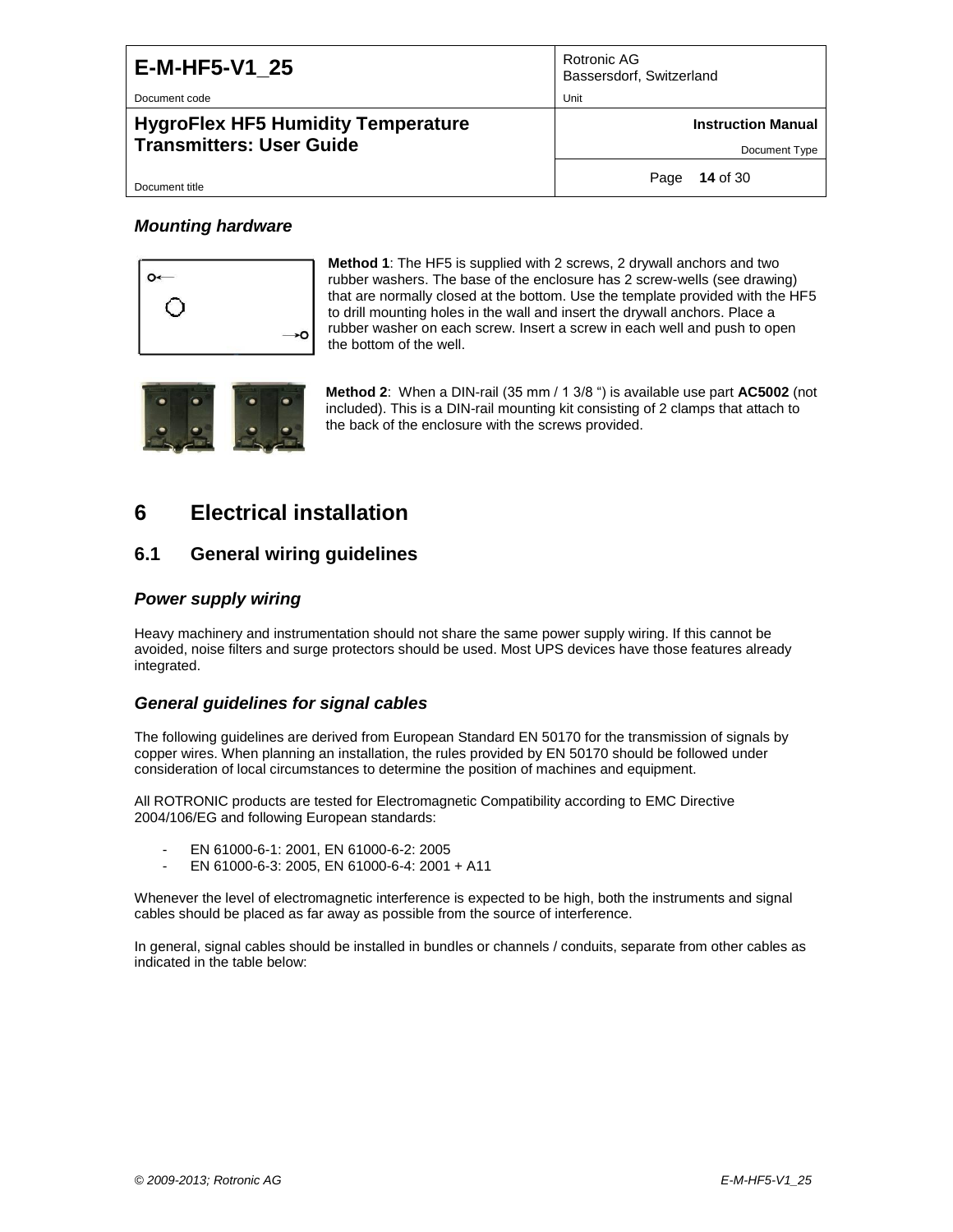| E-M-HF5-V1 25 |  |
|---------------|--|
|               |  |

Document code Unit

### **HygroFlex HF5 Humidity Temperature Transmitters: User Guide**

Rotronic AG Bassersdorf, Switzerland

**Instruction Manual**

Document Type

Document title

Page **15** of 30

| Bus signals such as RS485<br>Data signals for PCs, printers etc.<br>shielded analog inputs<br>unshielded direct current $\left(<=60\right)$<br>shielded process signals $\left(<=25 \text{ V}\right)$<br>unshielded alternate current (<= 25V)<br>coaxial cables for CRT monitors | in common bundles or channels / conduits                                 |
|-----------------------------------------------------------------------------------------------------------------------------------------------------------------------------------------------------------------------------------------------------------------------------------|--------------------------------------------------------------------------|
| direct current from 60 V to 400 V<br>(unshielded)<br>alternate current from 25V to 400 V<br>(unshielded)                                                                                                                                                                          | in separated bundles or channels /<br>conduits, without minimum distance |
| direct and alternate current $>$ 400 V<br>(unshielded)<br>Telephone lines<br>lines leading into EX-rated areas                                                                                                                                                                    | in separated bundles or channels /<br>conduits, without minimum distance |

#### *Lightning protection*

Cabling in areas with a risk of lightning requires a lightning protection. For cabling underground in between buildings, we recommend the use of special fiber optic cables. If this is not possible, use copper cables that are suitable for underground installation.

### <span id="page-14-0"></span>**6.2 Guidelines for RS-485 wiring (HF53 with digital option and HF55)**

<span id="page-14-1"></span>See document **E-DV04-RS485.01:** RS485 Network Installation and Start-up Guidelines

### **6.3 Cable grip and cable specifications**

The HF5 is supplied either with one M16 sealing cable grip or with a  $\frac{1}{2}$ " conduit adapter. The M16 cable grip provides effective sealing only with cables having the proper outside diameter. Preferably, use a cable with an outside diameter of 6 to 7 mm (0.236 to 0.275 inch) with 18 AWG wires.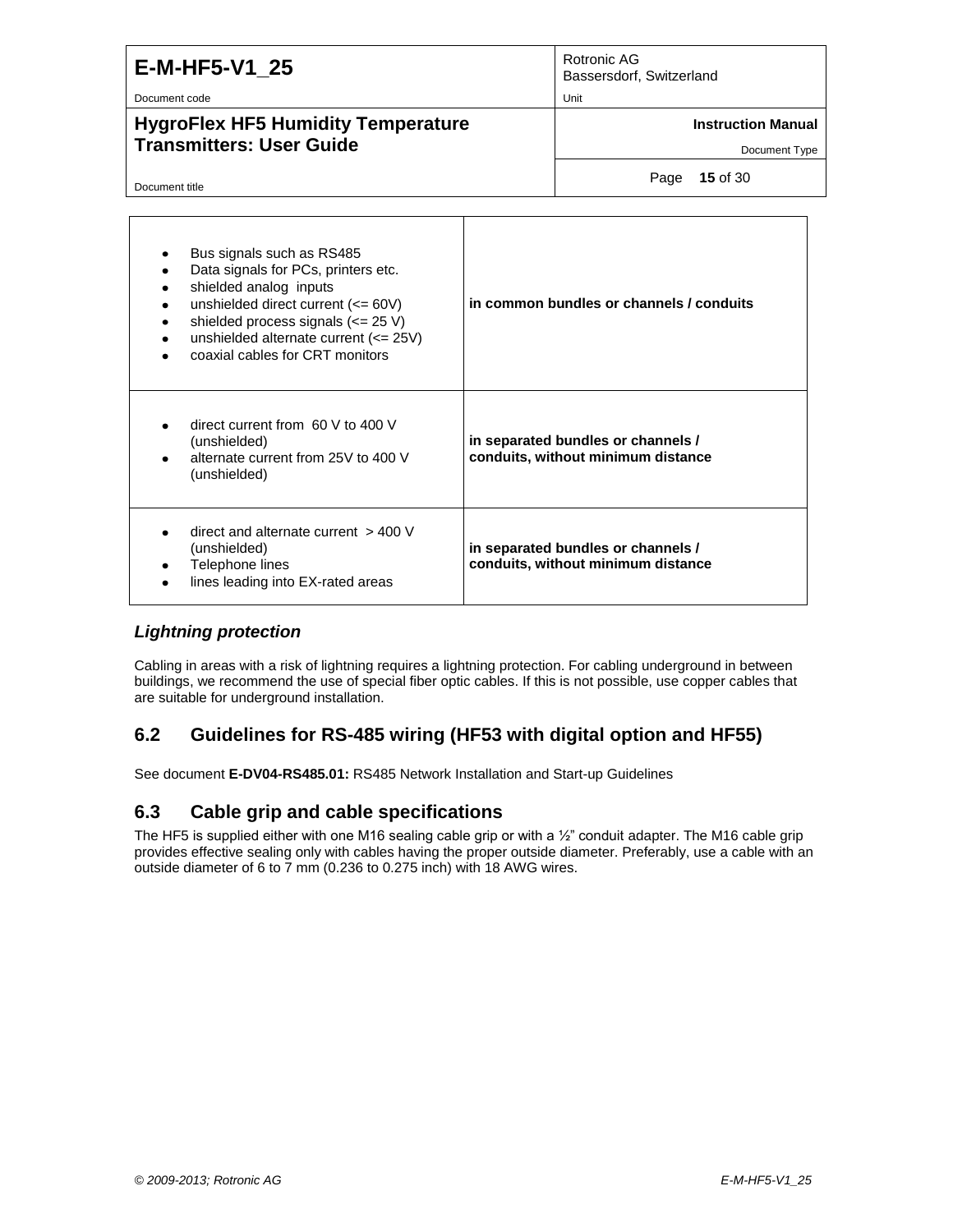| E-M-HF5-V1 25<br>Document code                                               | Rotronic AG<br>Bassersdorf, Switzerland<br>Unit |
|------------------------------------------------------------------------------|-------------------------------------------------|
| <b>HygroFlex HF5 Humidity Temperature</b><br><b>Transmitters: User Guide</b> | <b>Instruction Manual</b><br>Document Type      |
| Document title                                                               | <b>16 of 30</b><br>Page                         |

#### <span id="page-15-0"></span>**6.4 Wiring**

#### **6.4.1** *HF52: 2-wire, loop powered transmitter*

**Electrical diagram**



The maximum permissible cable length connecting the HF52 to other devices is determined by the total resistance resulting from the addition of the cable resistance and that of the devices connected in series with the unit. This resistance should not exceed 500 ohms.

#### **Terminal block diagram**



**Note:** connect the + of the power supply to only one of the V+ terminals. The two terminals marked V+ are internally connected.

#### **Measuring humidity or temperature only**

Unless configured to measure either humidity only or temperature only, proper operation of the HF52 requires both current loops to be closed. The HF52 can be directly ordered from the factory to measure either humidity or temperature only. When necessary, any unused output of the HF52 can be disabled with the ROTRONIC HW4 software. When the HF52 is configured with one of the two outputs disabled, close only the loop that is being used.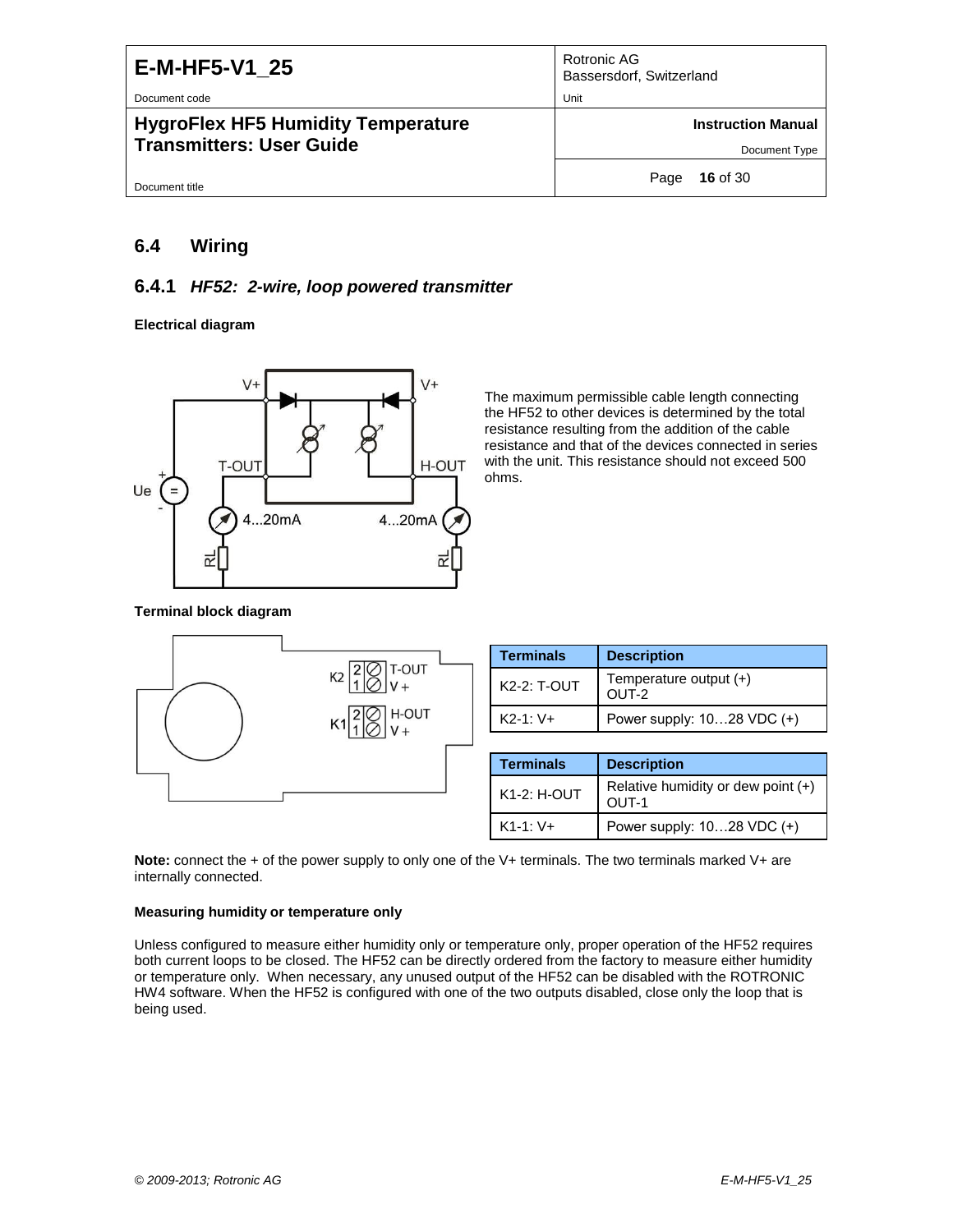Document code Unit

#### **HygroFlex HF5 Humidity Temperature Transmitters: User Guide**

Rotronic AG Bassersdorf, Switzerland

**Instruction Manual**

Document Type

Page **17** of 30

#### Document title

#### **6.4.2** *HF53: 3-wire transmitter*

*Electrical diagram for voltage outputs*



*Electrical diagram for current outputs*



*Terminal block diagram (analog outputs only)*

Type D and W (horizontal mount)



| The maximum permissible cable length can be             |
|---------------------------------------------------------|
| determined under consideration of the voltage drop      |
| caused by the current flowing to the devices            |
| connected to the unit. The voltage drop in the cable    |
| depends both on cable resistance and on the             |
| equivalent resistance of the devices connected in       |
| parallel to the unit. The total resistance connected to |
| each unit output should be at least 1000 ohms.          |
| Cable resistance should not be more than 1/1000 of      |
| the load resistance.                                    |
|                                                         |

The maximum permissible cable length, connecting the unit to other devices, is determined by the total resistance resulting from the addition of the cable resistance and that of the devices connected in series with the unit. This resistance should not exceed 500 ohms.

| <b>Terminals</b>       | <b>Description</b>                                    |  |  |
|------------------------|-------------------------------------------------------|--|--|
| $K1-1$ : GND           | Power supply (-) or neutral<br>(tied with other GND)  |  |  |
| $K1-2:V+$              | Power supply: $1540$ VDC $(+)$<br>or 1228 VAC (Phase) |  |  |
| $K1-3$ : $\rightarrow$ | Protective ground (see note below)                    |  |  |

| <b>Terminals</b> | <b>Description</b>                 |
|------------------|------------------------------------|
| $K2-4: GND$      | Ground (tied with other GND)       |
| K2-3: GND        | Ground (tied with other GND)       |
| K2-2: OUT2       | Temperature output $(+)$           |
| K2-1: OUT1       | Relative humidity or dew point (+) |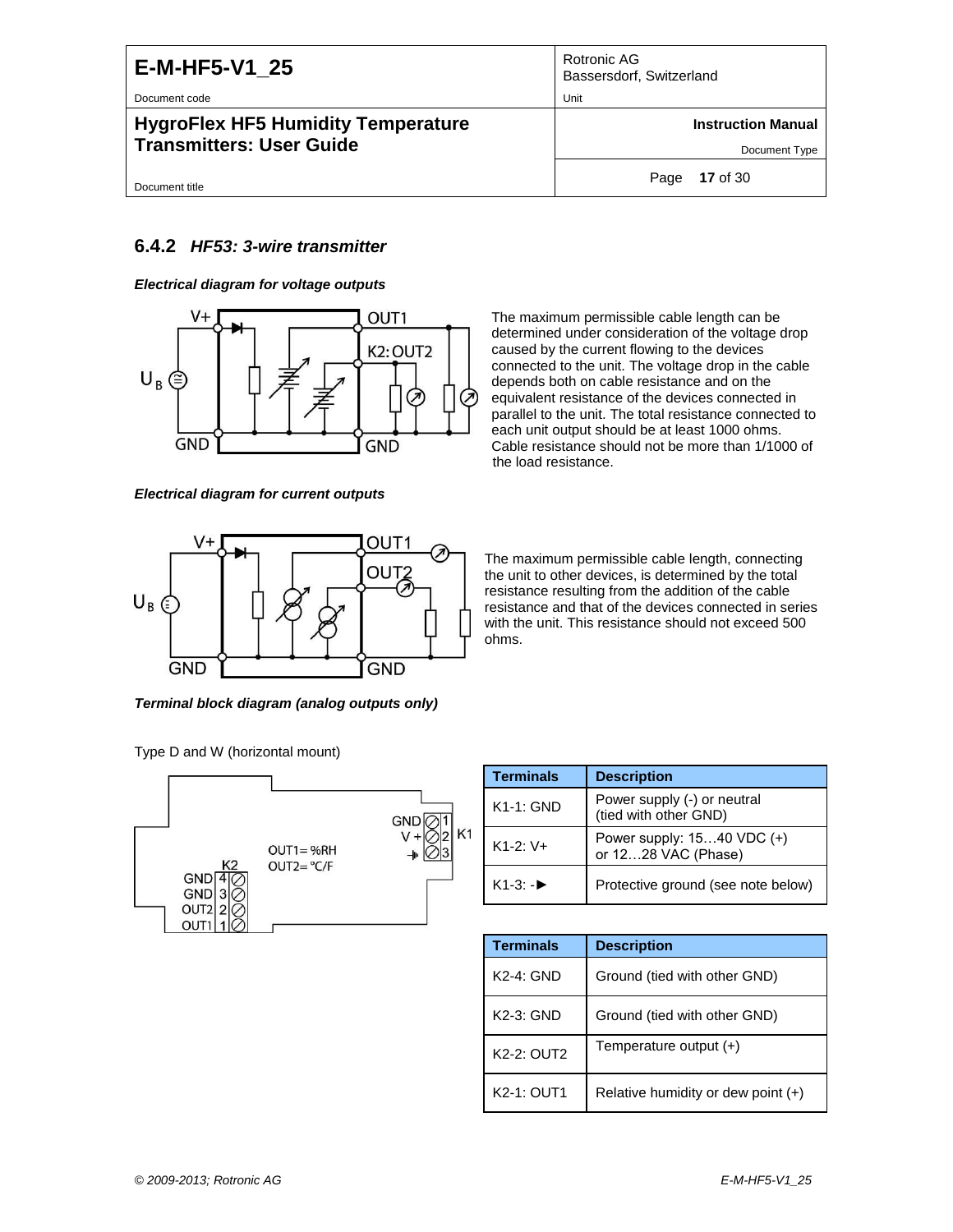Document code

### **HygroFlex HF5 Humidity Temperature Transmitters: User Guide**

| Rotronic AG<br>Bassersdorf, Switzerland |  |
|-----------------------------------------|--|
| Unit                                    |  |

**Instruction Manual**

Document Type

Page **18** of 30

Document title

Type D (vertical mount)



| <b>Terminals</b> | <b>Description</b>                                   |
|------------------|------------------------------------------------------|
| K2-4: GND        | Ground (tied with other GND)                         |
| K2-3: GND        | Ground (tied with other GND)                         |
| K2-2: OUT2       | Temperature output $(+)$                             |
| K2-1: OUT1       | Relative humidity or dew point $(+)$                 |
|                  |                                                      |
| <b>Terminals</b> | <b>Description</b>                                   |
| K6-1: GND        | Power supply (-) or neutral<br>(tied with other GND) |
| $K6-1:V+$        | Power supply: 1540 VDC (+)<br>or 1228 VAC (Phase)    |
| K6-3: -▶         | Protective ground (see note below)                   |

**Note:** Terminals K1-3 or K6-3 (protective or earth ground) are not tied with GND. If so desired, K1-3 or K6-3 can be tied with GND by closing a solder pad on the PCB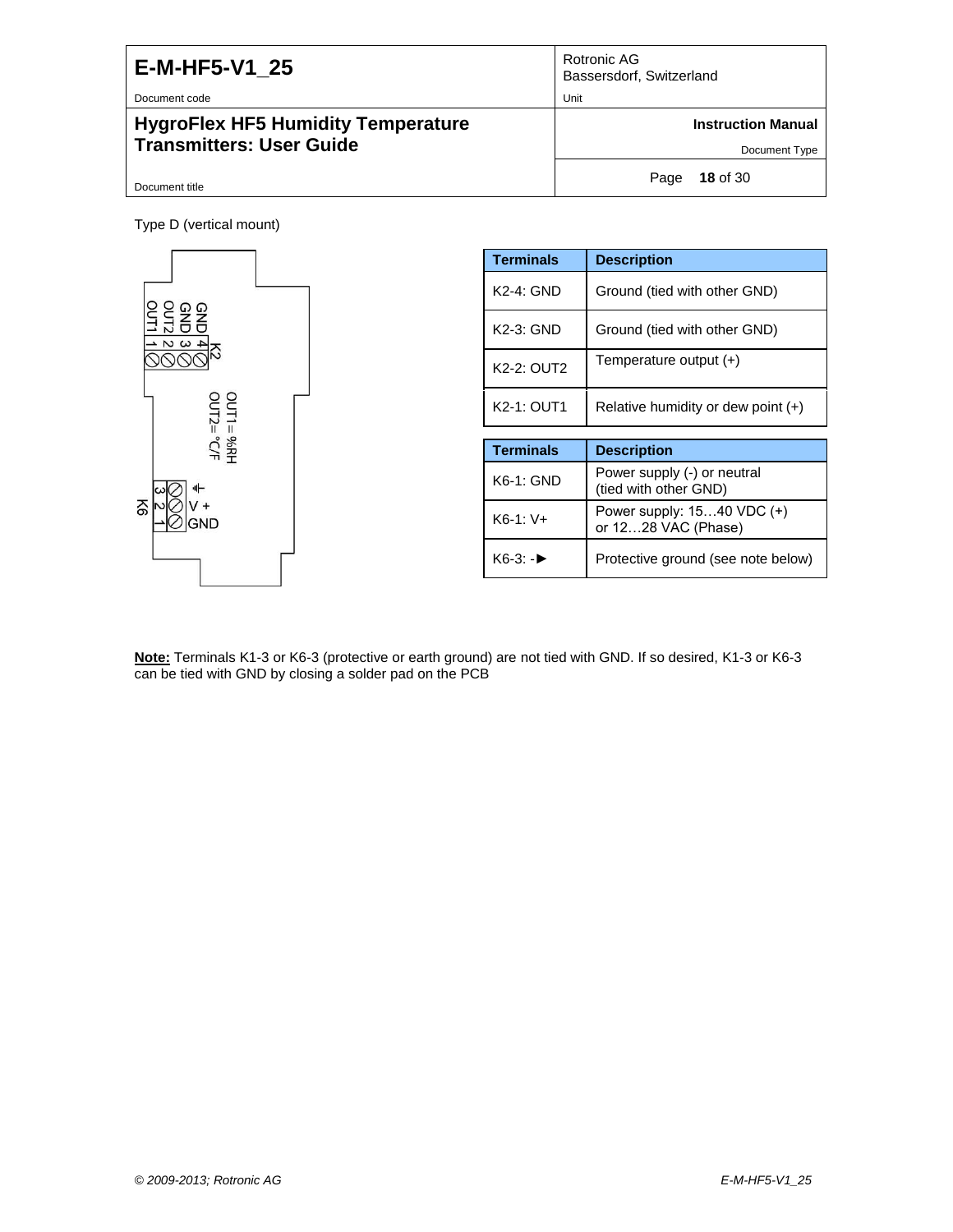Document code Unit

#### **HygroFlex HF5 Humidity Temperature Transmitters: User Guide**

| Rotronic AG              |  |
|--------------------------|--|
| Bassersdorf, Switzerland |  |

**Instruction Manual**

Document Type

Page **19** of 30

#### Document title

#### *Terminal block diagram (analog outputs and digital option)*

Type D and W (horizontal mount)



| <b>Terminals</b>       | <b>Description</b>                                   |
|------------------------|------------------------------------------------------|
| $K1-1: GND$            | Power supply (-) or neutral<br>(tied with other GND) |
| $K1-2:V+$              | Power supply: 1540 VDC (+)<br>or 1228 VÁC (Phase)    |
| $K1-3$ : $\rightarrow$ | Protective ground (see note below)                   |

| <b>Terminals</b> | <b>Description</b>                   |
|------------------|--------------------------------------|
| $K2-4$ : GND     | Ground (tied with other GND)         |
| $K2-3$ : GND     | Ground (tied with other GND)         |
| K2-2: OUT2       | Temperature output $(+)$             |
| K2-1: OUT1       | Relative humidity or dew point $(+)$ |

| <b>Terminals</b> | <b>Description</b>                                  |
|------------------|-----------------------------------------------------|
| $K3-4: D-$       | RS-485 Bi-directional<br>$TX - / RX -$              |
| $K3-3: D+$       | RS-485 Bi-directional<br>$TX+ / RX +$               |
| K3-2: GND        | Ground / Power supply (-)                           |
| $K3-1$ : PWR     | $DC (+) 1524 VDC (+)$<br>(optional, see note below) |

#### **Notes:**

**Terminal K1-3**: this terminal (protective or earth ground) is not tied with GND. If so desired, K1-3 can be tied with GND by closing a solder pad on the PCB

**Terminal block K3 (RS-485)**: with the exception of models with the galvanically isolated power supply option, terminals K3-1 and K3-2 can be used to power the HF53 from a 15 to 24 VDC power supply connected to the RS-485 main data line. In this case, do not use terminals K1-1 and pin K1-2 (normally used to power the HF53).

**USB port**: depending on the ordering code the HF53 may or may not be equipped with this port

#### *Measuring humidity or temperature only*

Operation of the HF53 does not require both current loops to be closed. When using the HF53 to measure either humidity only or temperature only, close only the loop that is being used.

Using the ROTRONIC HW4 software, any unused output of the HF53 can be disabled.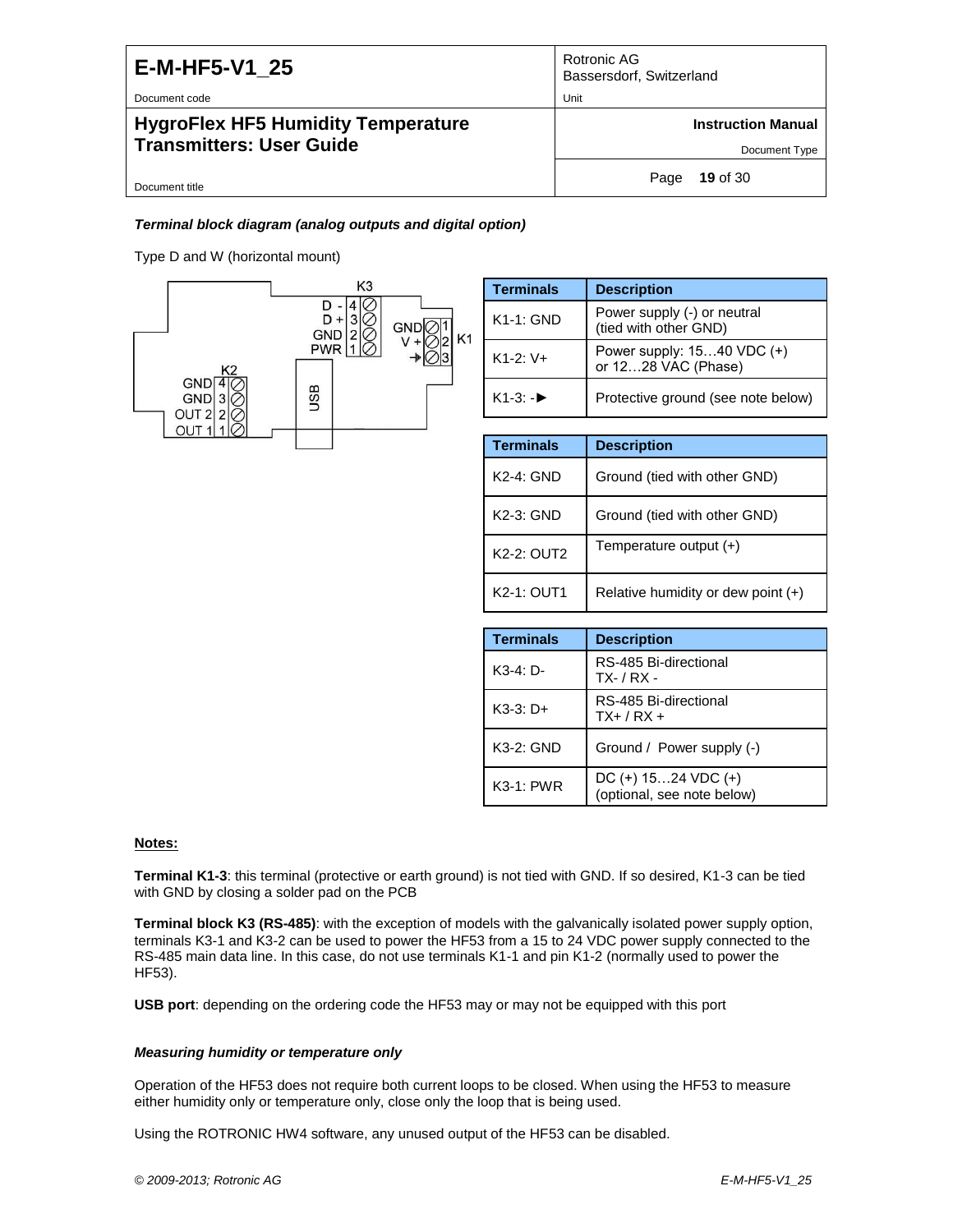| E-M-HF5-V1 25<br>Document code                                               | Rotronic AG<br>Bassersdorf, Switzerland<br>Unit |
|------------------------------------------------------------------------------|-------------------------------------------------|
| <b>HygroFlex HF5 Humidity Temperature</b><br><b>Transmitters: User Guide</b> | <b>Instruction Manual</b><br>Document Type      |
| Document title                                                               | $20$ of 30<br>Page                              |

#### **6.4.3** *HF55: digital output*

*Connectors and terminal block diagram*



| <b>Terminals</b>       | <b>Description</b>                                   |
|------------------------|------------------------------------------------------|
| $K1-1$ : GND           | Power supply (-) or neutral<br>(tied with other GND) |
| $K1 - 2 \cdot V +$     | Power supply: $540$ VDC $(+)$<br>or 1228 VAC (Phase) |
| $K1-3$ : $\rightarrow$ | Protective ground (see note below)                   |

| <b>Terminals</b> | <b>Description</b>                                  |
|------------------|-----------------------------------------------------|
| K3-4: D-         | RS-485 Bi-directional<br>$TX - / RX -$              |
| $K3-3: D+$       | RS-485 Bi-directional<br>$TX + / RX +$              |
| K3-2: GND        | Ground / Power supply (-)                           |
| $K3-1: PWR$      | $DC (+) 1524 VDC (+)$<br>(optional, see note below) |

#### **Notes:**

**Terminal K1-3**: this terminal (protective or earth ground) is not tied with GND. If so desired, K1-3 can be tied with GND by closing a solder pad on the PCB

**Terminal block K3 (RS-485)**: with the exception of models with the galvanically isolated power supply option, terminals K3-1 and K3-2 can be used to power the HF55 from a 15 to 24 VDC power supply connected to the RS-485 main data line. In this case, do not use terminals K1-1 and pin K1-2 (normally used to power the HF55).

**WARNING:** Connecting a device to an active Ethernet network can disrupt communications on the network. Before connecting the HF5, make sure that it is properly configured for your network.

#### **6.4.4** *Grounding (all models)*

We generally recommend grounding the (-) side of the power supply, especially if the electronics will be subjected to a low humidity environment (35 %RH or less).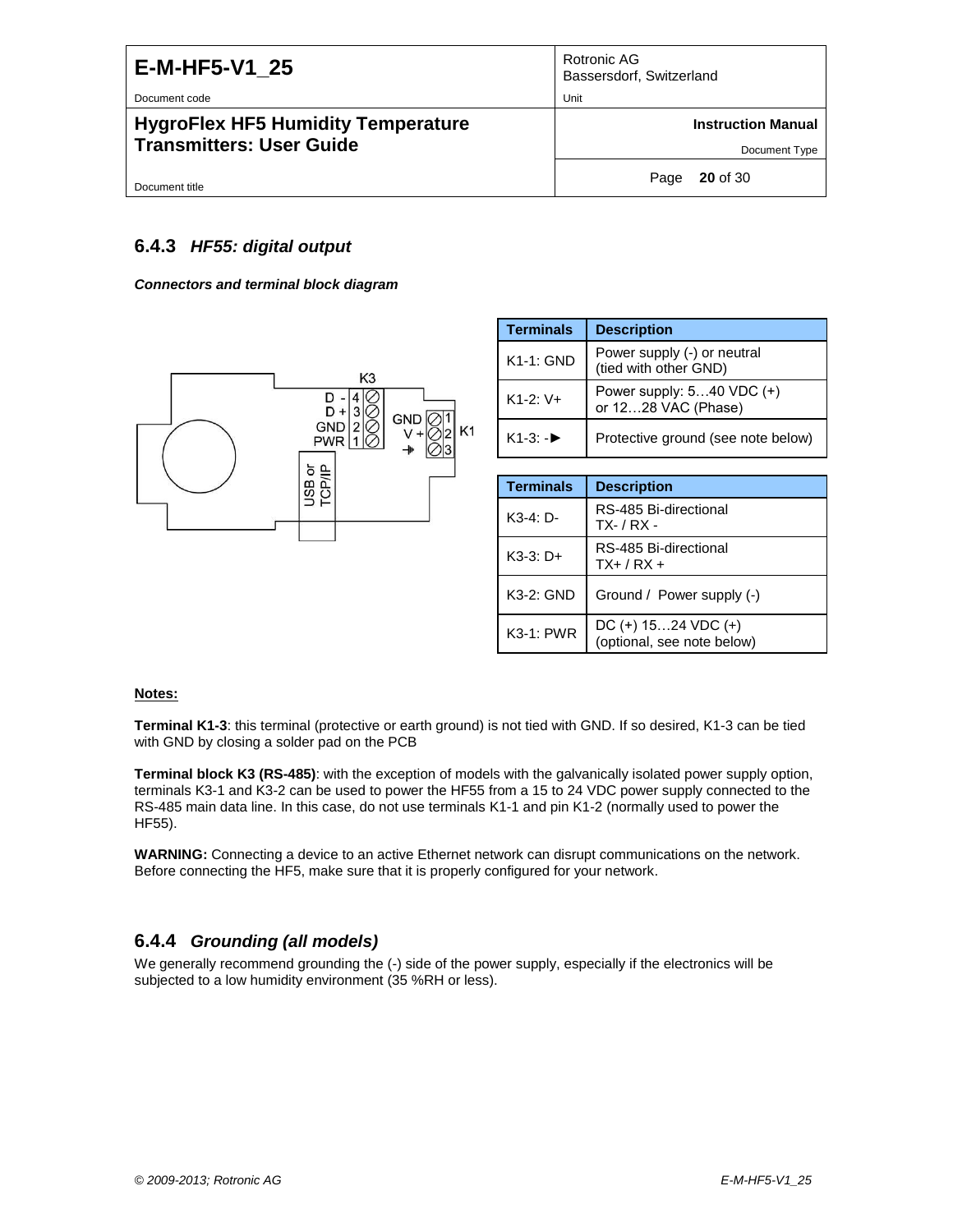Document code **Unit Community Contract Community** Contract Community Contract Community Contract Community Community Community Community Community Community Community Community Community Community Community Community Commu

Document title

**HygroFlex HF5 Humidity Temperature Transmitters: User Guide**

Rotronic AG Bassersdorf, Switzerland

**Instruction Manual**

Page **21** of 30

# <span id="page-20-0"></span>**7 Operation**

### <span id="page-20-1"></span>**7.1 HF52 and HF53 transmitters (analog outputs)**

Use the HW4 software to configure the HF5 as desired, complete the mechanical and electrical installation, connect the probe and simply power up the HF5.

### <span id="page-20-2"></span>**7.2 HF53 with digital option and HF55**

Both the HF53 with digital option and the HF55 use the standard RO-ASCII protocol and do not offer any other option. Users who wish to read the measurement data without the HW4 software should consult ROTRONIC.

The different types of digital interface available with the HF5 are best used with a PC with the HW4 software installed (version 2.1.0 or higher). In principle, users should be able to use communication software other than HW4 to read measurement data from the HF5. In this case, communication is limited to the **RDD** (data request) and **REN** (RS-485 address change) commands described separately in document E-M-AC3000-CP.

**IMPORTANT: Depending on the type of digital interface, either the PC or the HF5 must be configured by the user as indicated below.**

#### *a) USB connection*

Prior to connecting the HF5 to a USB port you must install the **ROTRONIC USB driver** on the PC (available from the HW4 CD or from www.rotronic-humidity.com). For instructions see the HW4 manual **E-M-HW4v3- Main** (§ 7.3)

#### *b) Ethernet (TCP/IP) connection (wired or wireless)*

Prior to connecting the HF55 to an active Ethernet network you must configure the TCP/IP settings of the HF55 using either the HW4 software (version 2.1.0 or higher) or the TCP/IP configuration tool available from www.rotronic-humidity.com. For instructions see the HW4 manual **E-M-HW4v3-Main** (§ 7.4) and technical note **IN-E-TCPIP-Conf**

*WARNING: Connecting a device to an active Ethernet network can disrupt communications on the network. Before connecting the HF5, make sure that it is properly configured for your network*

#### *c) RS-485 serial interface (multi-drop)*

Instructions for using the HF5 with a RS-485 network are provided in the following manuals: **E-M-HW4v3-Main** (§ 7.5), **E-M-HW4v3-F2-005** and **E-DV04-RS485.01**.

Notes:

- o Instruments connected to the same RS-485 network must use the same baud rate and each instrument must be given a unique RS-485 address (the address requirement applies to the HF5 but not to its probe)
- o **RS-485 Compatibility**: The communications protocol used by the HF5 is the RO-ASCII protocol. This protocol is not compatible with the protocol used by the previous generation of ROTRONIC products. Do not connect legacy products and the HF5 to the same RS-485 multi-drop network.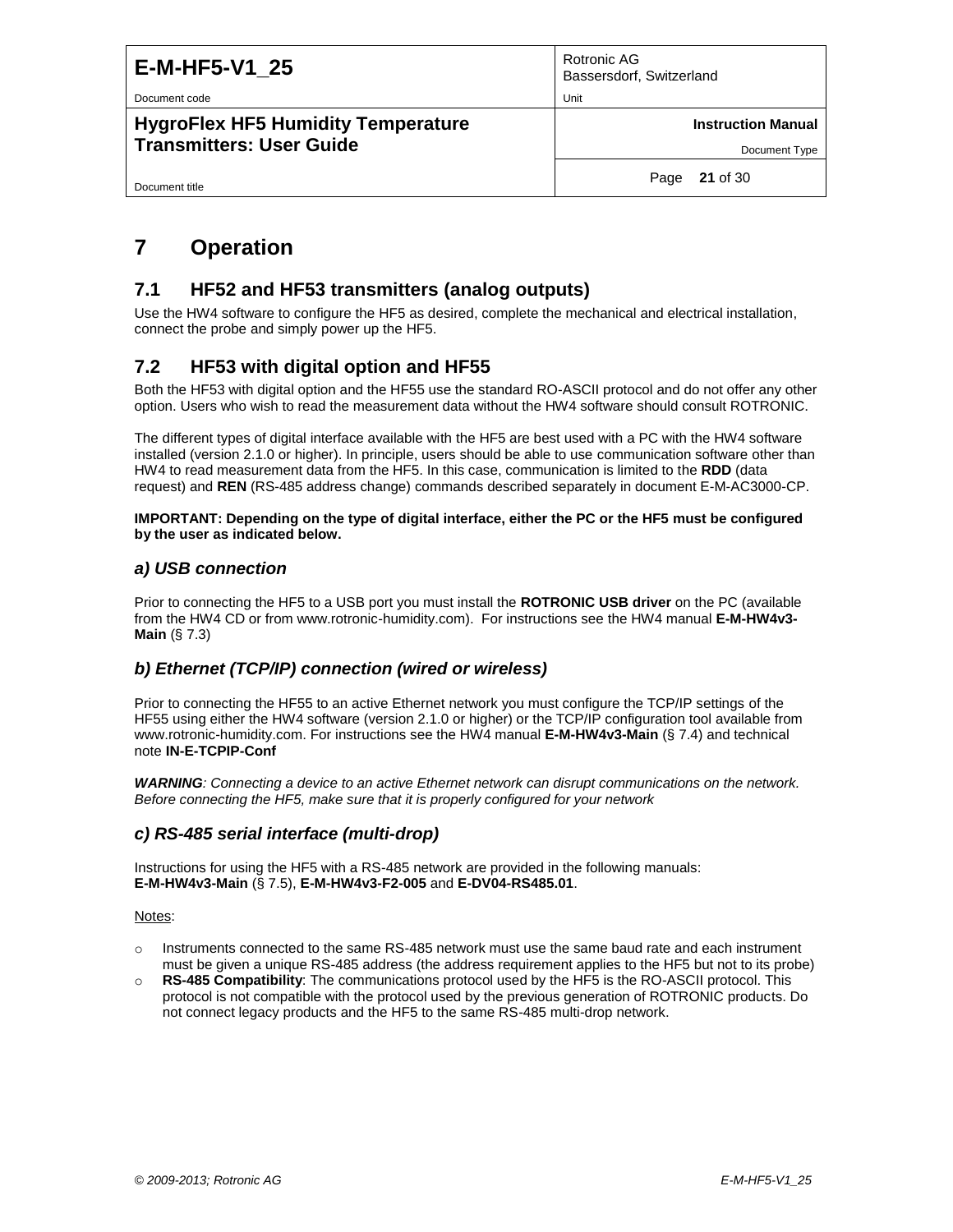Document code Unit

#### **HygroFlex HF5 Humidity Temperature Transmitters: User Guide**

Rotronic AG Bassersdorf, Switzerland

**Instruction Manual**

Document Type

Page **22** of 30

Document title

The specifications of the RS-485 interface are as follows:

Baud rate : 19200<br>Parity : none : none Data bits : 8<br>Stop bits : 1 Stop bits

### <span id="page-21-0"></span>**7.3 Internal menu (optional keypad and display)**

Note: Unauthorized access to the menu can be prevented by disabling the "display menu" setting  $\overline{(\text{use the HW4 software} > \text{Device Manager} > \text{Display})}$ 



**HF52 transmitter:**

| <b>Main Menu</b>          | <b>Menu Items</b> | <b>Selections / Information</b> | <b>Notes</b>                    |
|---------------------------|-------------------|---------------------------------|---------------------------------|
| <b>Device Settings</b>    |                   |                                 |                                 |
|                           | <b>Units</b>      | Metric / English                |                                 |
|                           | <b>Contrast</b>   |                                 | LC display contrast adjustment  |
|                           | Trend             | On / Off                        | Trend indication on the display |
| <b>Device Information</b> |                   |                                 |                                 |
|                           | <b>Version</b>    | Firmware version                |                                 |
|                           | <b>Serial Nbr</b> | Serial number                   |                                 |
|                           | <b>Address</b>    | RS-485 address                  |                                 |
|                           | Type              | Device type                     |                                 |
|                           | <b>Name</b>       | Device name                     | User defined                    |
| <b>Probe Information</b>  |                   |                                 |                                 |
|                           | <b>Version</b>    | Firmware version                |                                 |
|                           | <b>Serial Nbr</b> | Serial number                   |                                 |
|                           | <b>Address</b>    | RS-485 address                  |                                 |
|                           | <b>Name</b>       | Device name                     | User defined                    |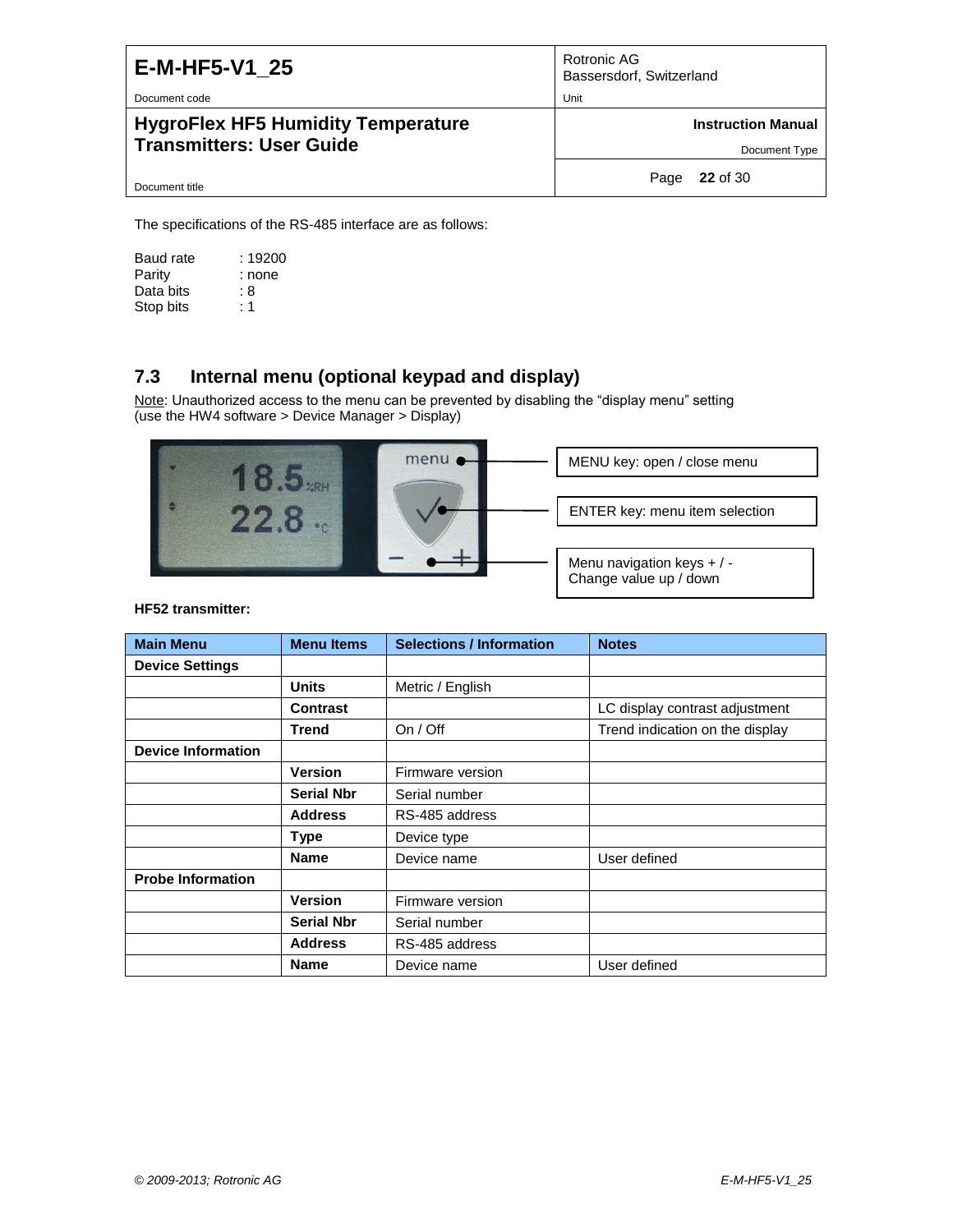| E-M-HF5-V1 25                      | Rotronic AG<br>Bassersdorf, Switzerland |
|------------------------------------|-----------------------------------------|
| Document code                      | Unit                                    |
| HygroFlex HF5 Humidity Temperature | <b>Instruction Manual</b>               |
| Transmitters: User Guide           | Document Tyne                           |

Document title

Page **23** of 30

Document Type

#### **HF53 and HF55 transmitters:**

| <b>Main Menu</b>          | <b>Menu Items</b>   | <b>Selections / Information</b> | <b>Notes</b>                                      |  |
|---------------------------|---------------------|---------------------------------|---------------------------------------------------|--|
| <b>Device Settings</b>    |                     |                                 |                                                   |  |
|                           | <b>Units</b>        | Metric / English                |                                                   |  |
|                           | <b>Back Light</b>   | Key Press / On / Off            | Display backlight mode                            |  |
|                           | Contrast            |                                 | LC display contrast adjustment                    |  |
|                           | <b>Trend</b>        | On / Off                        | Trend indication on the display                   |  |
| <b>Device Information</b> |                     |                                 |                                                   |  |
|                           | <b>Version</b>      | Firmware version                |                                                   |  |
|                           | <b>Serial Nbr</b>   | Serial number                   |                                                   |  |
|                           | <b>Address</b>      | RS-485 address                  |                                                   |  |
|                           | <b>Type</b>         | Device type                     |                                                   |  |
|                           | <b>Name</b>         | Device name                     | User defined                                      |  |
| <b>Probe Information</b>  |                     |                                 |                                                   |  |
|                           | <b>Version</b>      | Firmware version                |                                                   |  |
|                           | <b>Serial Nbr</b>   | Serial number                   |                                                   |  |
|                           | <b>Address</b>      | RS-485 address                  |                                                   |  |
|                           | <b>Name</b>         | Device name                     | User defined                                      |  |
|                           | <b>SensorTest</b>   | Humidity sensor status          | Off / Good / SQ-Tuned / Bad                       |  |
|                           | Record              | On / Off                        | Data recording by the probe<br>(max. 2000 values) |  |
| <b>Humidity Adjust</b>    |                     |                                 |                                                   |  |
|                           | <b>RefValue</b>     | Humidity reference value        | $± 0.1$ %RH steps                                 |  |
|                           | <b>Acquired</b>     |                                 | Number of cal. points in probe<br>memory          |  |
|                           | <acquire></acquire> |                                 | Save cal. point to probe memory                   |  |
|                           | <delete></delete>   |                                 | Erases all calibration points                     |  |
|                           | <adjust></adjust>   |                                 | Effect depends on number of<br>calibration points |  |
| <b>Temperature Adjust</b> |                     |                                 |                                                   |  |
|                           | <b>RefValue</b>     | Temperature reference value     | $± 0.1$ °C steps                                  |  |
|                           | <adjust></adjust>   |                                 | 1-point adjustment only (offset)                  |  |

o **Record:** both the recording mode (start / stop and the log interval cannot be changed from the menu and are as configured with the ROTRONIC HW4 software

o **SensorTest:** Off means that the humidity sensor has not been tested due to the configuration settings of the test. For a description of the automatic humidity sensor test and drift compensation (SQ-tuning) see documents **E-T-AC3000-DF-V1** and **E-M-HW4v3-F2-005**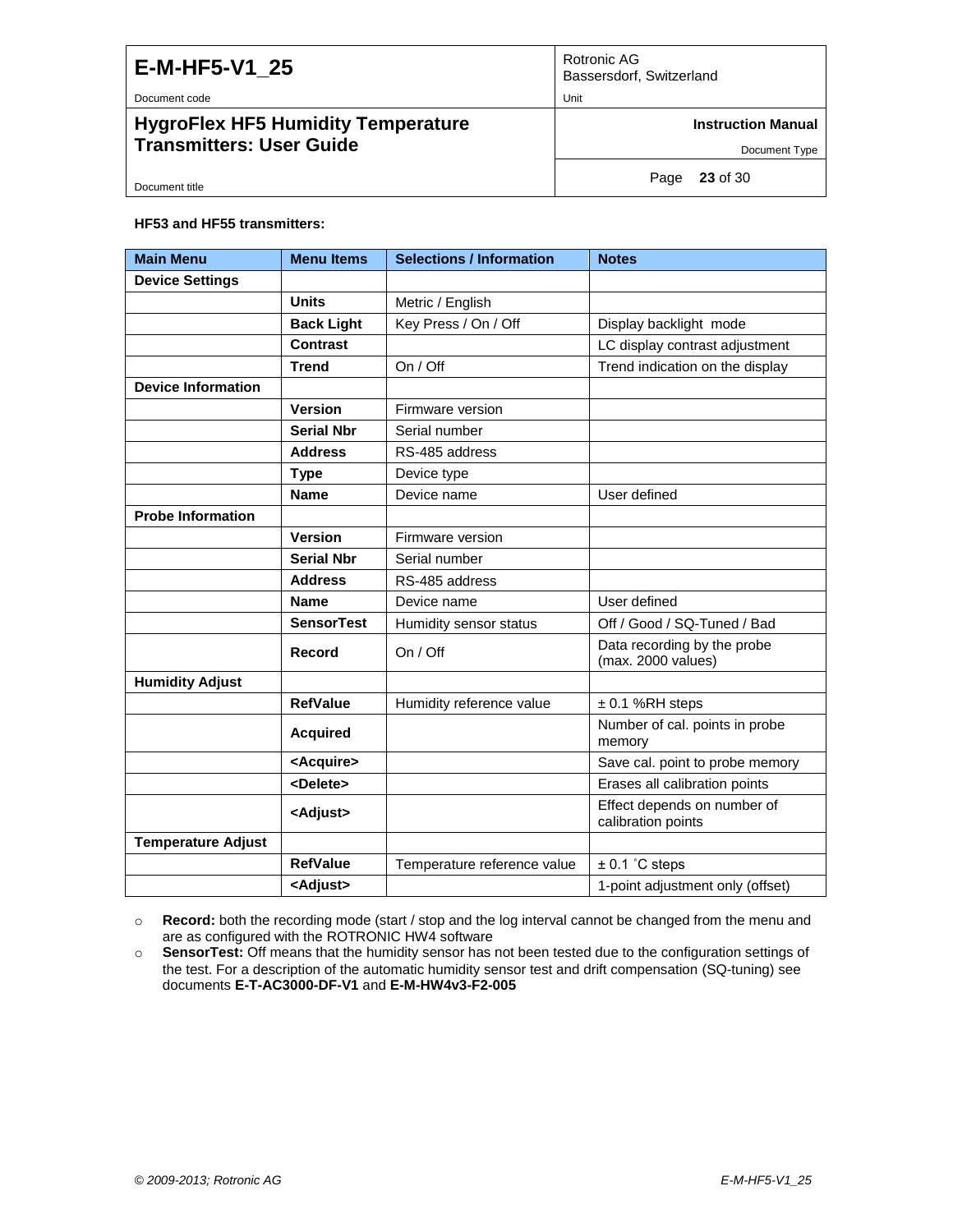| E-M-HF5-V1 25 |  |
|---------------|--|
|---------------|--|

Document code **Unit** 

#### **HygroFlex HF5 Humidity Temperature Transmitters: User Guide**

Rotronic AG Bassersdorf, Switzerland

**Instruction Manual**

Document Type

Document title

Page **24** of 30

### <span id="page-23-0"></span>**7.4 Displayed parameters (optional keypad and display)**

When the menu is not active, press the ENTER key to change which parameters are shown on the display:

- o Relative humidity and temperature
- o Relative humidity , temperature and calculated parameter (when the calculated parameter is enabled)

### <span id="page-23-1"></span>**8 Maintenance**

#### <span id="page-23-2"></span>**8.1 Service cable**

Cable AC3006 is used to connect the HF5 to a USB port of a PC running the ROTRONIC HW4 software. Prior to connecting the HF5 to a USB port you must install the ROTRONIC USB driver on the PC (available from the HW4 CD or from www.rotronic-humidity.com). For instructions see the HW4 manual **E-M-HW4v3-Main.**

### <span id="page-23-3"></span>**8.2 Location of the service connector (mini USB type)**

**WARNING**: the service connector is a UART interface with a mini-USB connector type. Do not connect the service connector directly to the USB port of a PC or hub.

The service connector can be accessed without opening the enclosure after removing the small red sealing cover.



**Vertical mount:** the service connector is located either on the left side or on the right side of the enclosure.

### <span id="page-23-4"></span>**8.3 Periodic calibration check of the probe**

Both the Pt 100 RTD temperature sensor used in the probe and associated electronics are very stable and should not require any calibration after the initial factory adjustment.

Long term stability of the ROTRONIC Hygromer humidity sensor is typically better than 1 %RH per year. For maximum accuracy, calibration of the probe should be verified every 6 to 12 months. Applications where the probe is exposed to significant pollution may require more frequent verifications.

#### **Note**: **the HygroClip 2 probe cannot be adjusted when connected to the HF52 transmitter**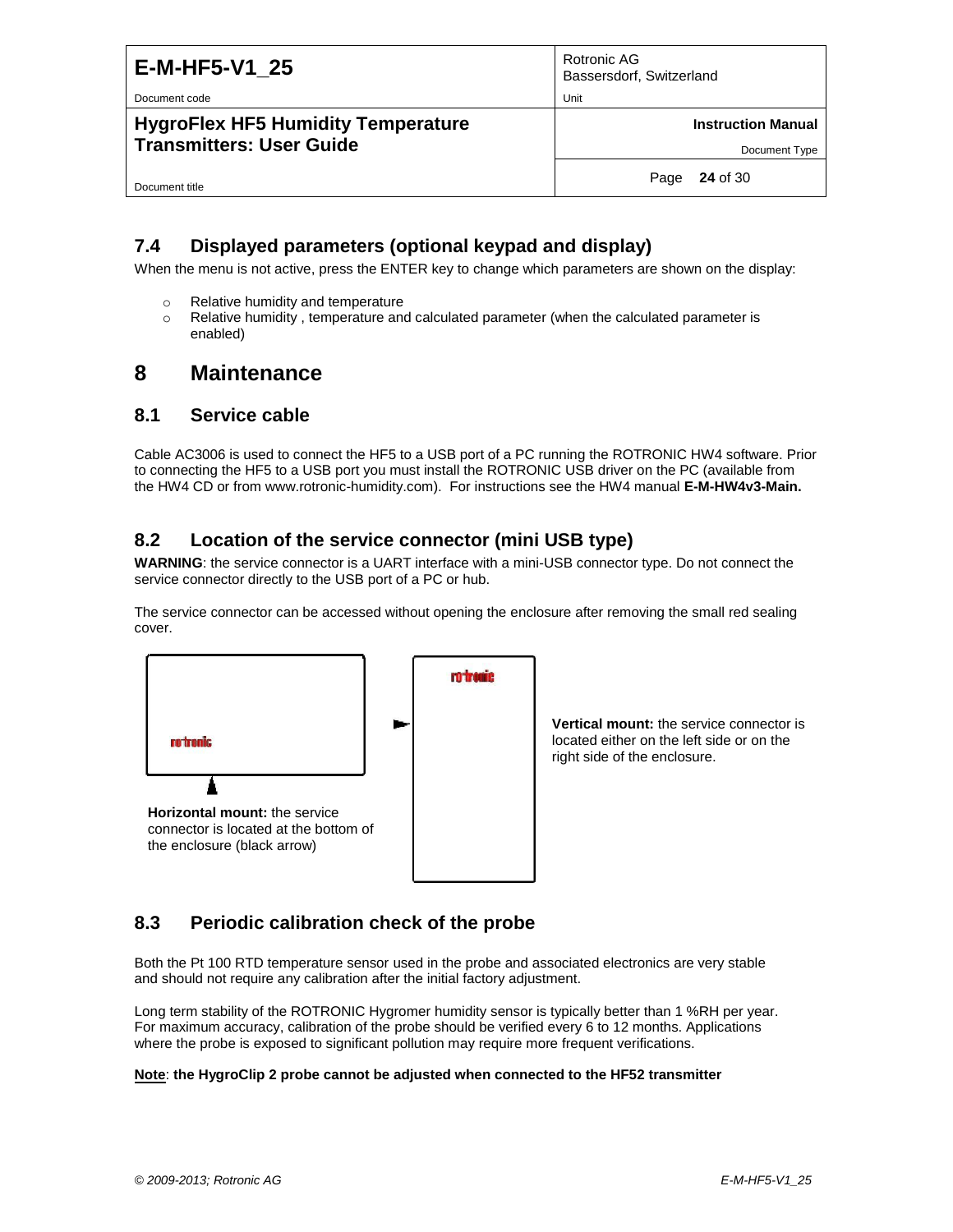Rotronic AG Bassersdorf, Switzerland

#### Document code **Unit**

#### **HygroFlex HF5 Humidity Temperature Transmitters: User Guide**

**Instruction Manual**

Document Type

Document title

Page **25** of 30

#### **a) Procedure for adjusting the probe using the optional keypad (HF53 / HF55)**

#### *Temperature adjustment*

The keypad of the HF53 or HF55 allows only a 1-point adjustment of temperature. The effect of a 1-point temperature adjustment is to add the same offset to all measured values.

- When temperature is stable, press the MENU key to show the internal menu on the display  $\bullet$
- Use the (-) key to select Temperature Adjust and press the ENTER key
- Make sure that the text line beginning with RefValue is highlighted and press the ENTER key
- Use the  $(+)$  or  $(-)$  key to change the reference value to match the temperature reference
- Use the (-) key to highlight the Adjust text line and press the ENTER key
- The HF5 confirms the adjustment with the message "Adjust OK"
- Press the MENU key twice to exit the menu and return the HF5 to normal operation

#### **Notes:**

- o Any temperature adjustment should be done prior to adjusting humidity.
- $\circ$  The calibration point is automatically deleted from the probe memory after an adjustment
- o Because the HF5 has no real time clock, the date of the adjustment is not written to the probe. If retaining the adjustment date is important, use the HW4 software to adjust the probe.

#### *Humidity adjustment*

The keypad of the HF53 or HF55 allows a multi-point adjustment of humidity. The effect of a humidity adjustment depends on the number of calibration points present in the probe memory prior to the adjustment:

- one calibration point: offset added to all measured values
- two calibration points: offset and slope
- three or more calibration points: offset, slope, linearity

For maximum accuracy use at least 3 to 4 calibration points distributed equally across the measurement range of interest. The calibration points (maximum 100) can be acquired in any order but we recommend going from low humidity values to high humidity values.

- When humidity is stable, press the MENU key to show the internal menu on the display
- Use the (-) key to select Humidity Adjust and press the ENTER key
- Make sure that the text line beginning with RefValue is highlighted and press the ENTER key
- Use the (+) or (-) key to change the reference value to match the reference humidity
- Use the (-) key to highlight the Acquire text line and press the ENTER key
- Note that the "Acquired" counter is incremented by 1 (number of calibration points in the probe memory)
- When all calibration points have been acquired, use the (-) key to highlight the Adjust text line and press the ENTER key. **Do not adjust the probe before having acquired all calibration points**.
- The HF5 confirms the adjustment with the message "Adjust OK"
- Press the MENU key twice to exit the menu and return the HF5 to normal operation

#### **Notes:**

- $\circ$  All calibration points are automatically deleted from the probe memory after an adjustment
- o Instructions for using the ROTRONIC calibration devices and humidity standards are provided in document **E-M-CalBasics**
- $\circ$  Because the HF5 has no real time clock, the date of the adjustment is not written to the probe. If retaining the adjustment date is important, use the HW4 software to adjust the probe.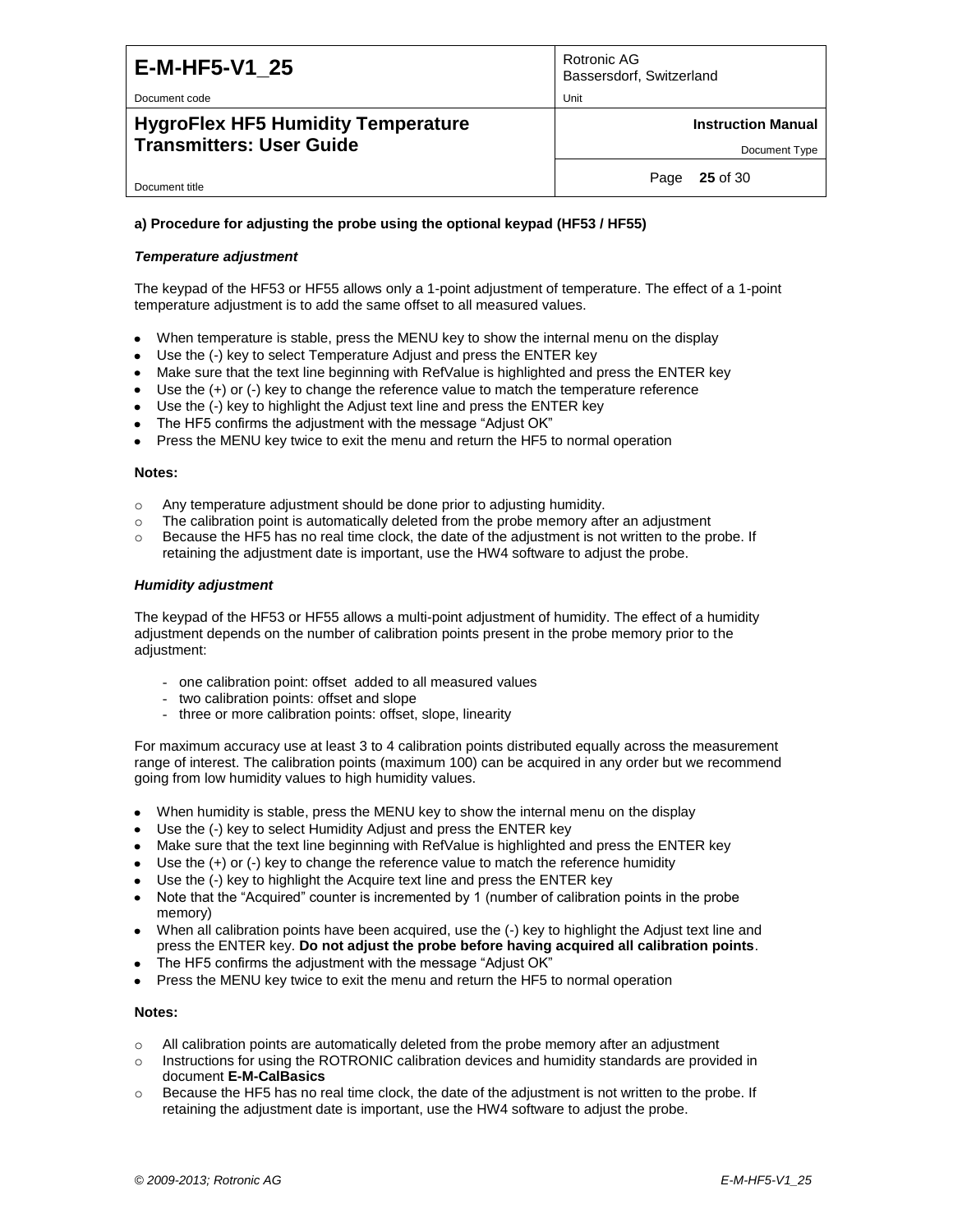| E-M-HF5-V1 25<br>Document code                                               | Rotronic AG<br>Bassersdorf, Switzerland<br>Unit |
|------------------------------------------------------------------------------|-------------------------------------------------|
| <b>HygroFlex HF5 Humidity Temperature</b><br><b>Transmitters: User Guide</b> | <b>Instruction Manual</b><br>Document Type      |
| Document title                                                               | <b>26</b> of 30<br>Page                         |

#### **b) Using the HW4 software to adjust the probe connected to a HF53 or HF55:**

- Use cable AC3006 to connect the service connector of the HF5 to a USB port of a PC with the HW4 software installed. Note that the ROTRONIC USB driver must be installed on the PC as explained in the HW4 manual **E-M-HW4v3-Main**. In the case of the HF55, a connection with the PC can be established via the USB (ROTRONIC USB driver) or Ethernet interface.
- Start HW4 on the PC and search for the HF5 (HW4 Main Menu Bar > Devices and Groups > Search for USB Masters).
- After finding the HF5 with HW4, expand the device tree to see the HF5 functions. Select Probe and Probe Adjustment.
- <span id="page-25-0"></span>For further instructions see HW4 manual **E-M-HW4v3-A2-001**

#### **8.4 Cleaning or replacing the probe dust filter**

<span id="page-25-1"></span>See document **E-M-HC2 Probes-V1**

#### **8.5 Validation of the output signals transmission**

If so desired, transmission of the HF5 output signals can be validated by using the simulator function. The HW4 software is required to enable and configure this function. When this function is enabled the HF5 generates fixed digital and analog signals as specified by the user. For instructions see document **E-M-HW4v3-F2-005**

### <span id="page-25-2"></span>**9 Firmware updates**

Firmware updates will be available on the ROTRONIC website for downloading. Firmware files are given a name that shows both to which device the file applies and the version number of the firmware. All firmware files have the extension HEX. Procedure for updating the firmware:

- Use cable AC3006 to connect the service connector of the HF5 to a USB port of a PC with the ROTRONIC HW4 software installed. Note that the ROTRONIC USB driver must be installed on the PC as explained in the HW4 manual **E-M-HW4v3-Main**. In the case of the HF55, a connection with the PC can be established via the USB (ROTRONIC USB driver) or Ethernet interface.
- Copy the firmware update file from the ROTRONIC website to the PC.
- Start HW4 software on the PC and search for the HF5 (HW4 Main Menu Bar > Devices and Groups > Search for USB Masters).
- After finding the HF5, expand the device tree to see the HF5 functions. Select Device Manager. In the Device Manager menu bar select Tools > Firmware Update. For instructions see document **E-M-HW4v3-F2-005**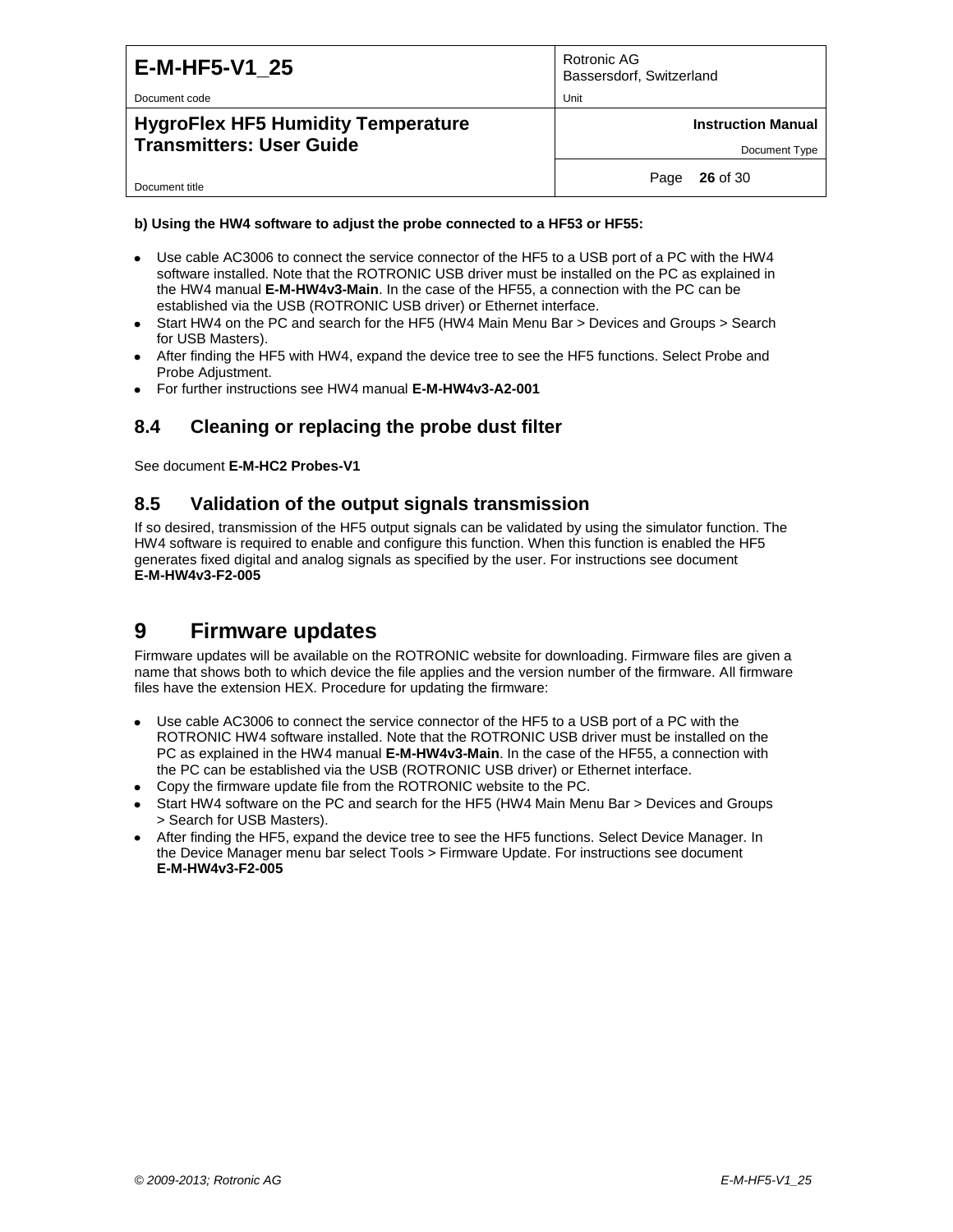Document code Unit

### **HygroFlex HF5 Humidity Temperature Transmitters: User Guide**

Rotronic AG Bassersdorf, Switzerland

**Instruction Manual**

Document Type

Document title

Page **27** of 30

# <span id="page-26-0"></span>**10 Technical data**

### <span id="page-26-1"></span>**10.1 Specifications**

| General                        | <b>HF52</b>                                                    | <b>HF53</b> | <b>HF55</b>                                                |
|--------------------------------|----------------------------------------------------------------|-------------|------------------------------------------------------------|
| Device type                    | Humidity temperature transmitter with analog output<br>signals |             | Humidity temperature<br>transmitter with digital<br>output |
| Circuit type                   | 2-wire, loop powered                                           | 3-wire      |                                                            |
| Mechanical configuration types | D and W                                                        |             |                                                            |

| Power supply and connections | <b>HF52</b>                                                                 | <b>HF53</b>                                             | <b>HF55</b>                                                                                                                   |
|------------------------------|-----------------------------------------------------------------------------|---------------------------------------------------------|-------------------------------------------------------------------------------------------------------------------------------|
| Supply voltage (VDD)         | 1028VDC<br>V min = $10 V + (0.02 x)$<br>Load*) *Load<br>resistance in ohms. | Option 1 (standard):<br>1540 VDC or<br>1228 VAC         | Option 1 (standard):<br>540 VDC or<br>1228 VAC                                                                                |
|                              |                                                                             | Option 2: (galvanically<br>isolated):<br>9 to 36 VDC or | Option 2: (galvanically<br>isolated):<br>9 to 36 VDC or                                                                       |
|                              |                                                                             | 7 to 24 VAC                                             | 7 to 24 VAC                                                                                                                   |
|                              |                                                                             |                                                         | Option 3: PoE (not<br>available on models<br>with RS-485<br>interface)                                                        |
| Typical current consumption  | $2 \times 20$ mA                                                            | 100 mA                                                  | Model with USB<br>interface: 100 mA                                                                                           |
|                              |                                                                             |                                                         | Model with Ethernet<br>interface: 300 mA                                                                                      |
| Electrical connections       | Terminal block and M16 cable grip or $\frac{1}{2}$ conduit<br>adapter       |                                                         | Connector (USB or<br>Ethernet), terminal block<br>(power supply and RS-<br>485) and M16 cable grip<br>or 1/2" conduit adapter |
| Polarity protection          | Protective diode on V+                                                      |                                                         |                                                                                                                               |

| Humidity and temperature<br>measurement      |  |
|----------------------------------------------|--|
| See document E-M-HC2 Probes > Specifications |  |

| <b>Calculated parameters</b> | <b>HF52</b>                                                                                                                                                                                                                                                                        | <b>HF53</b>                                                  | <b>HF55</b> |
|------------------------------|------------------------------------------------------------------------------------------------------------------------------------------------------------------------------------------------------------------------------------------------------------------------------------|--------------------------------------------------------------|-------------|
| Psychrometric calculations   | Dew point (Dp) above and below freezing<br>Wet bulb temperature (Tw)<br>Enthalpy (H)<br>Vapor concentration (Dv)<br>Specific humidity (Q)<br>Mixing ratio by weight (R)<br>Vapor concentration at saturation (Dvs)<br>Vapor partial pressure (E)<br>Vapor saturation pressure (Ew) | Frost point (Fp) below freezing and dew point above freezing |             |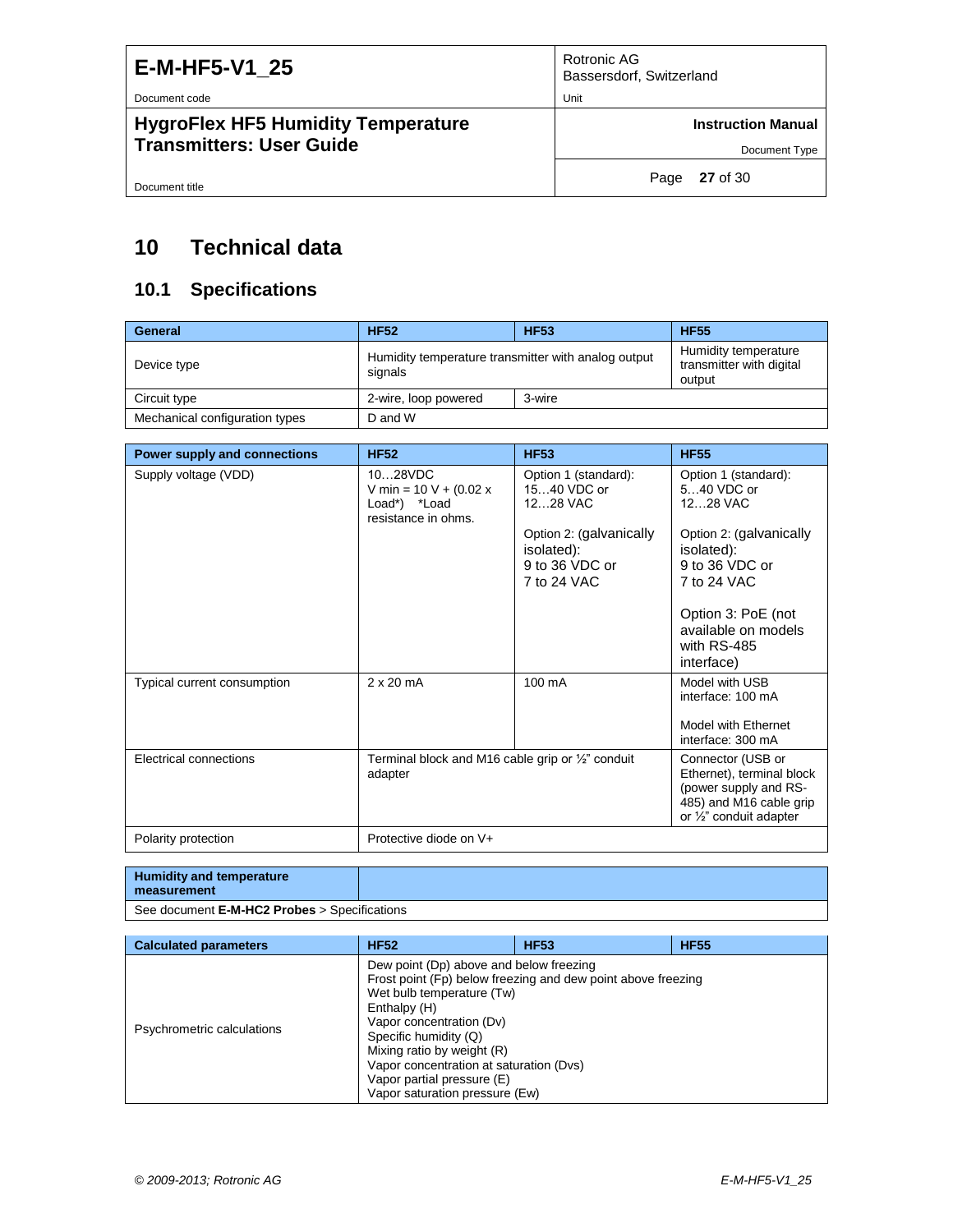Rotronic AG Bassersdorf, Switzerland

Document code Unit

### **HygroFlex HF5 Humidity Temperature Transmitters: User Guide**

**Instruction Manual**

Document Type

Page **28** of 30

Document title

| Start-up time and data refresh rate | <b>HF52</b>    | <b>HF53</b>   | <b>HF55</b>   |
|-------------------------------------|----------------|---------------|---------------|
| Start-up time                       | 14 s (typical) | 3.s (typical) | 3 s (typical) |
| Data refresh rate                   | 5 s (typical)  | 1 s (typical) | 1 s (typical) |

| Configurable analog outputs      | <b>HF52</b>                                      | <b>HF53</b>                                                         |
|----------------------------------|--------------------------------------------------|---------------------------------------------------------------------|
| Output 1                         | Can be made to correspond to any parameter       |                                                                     |
| Parameter                        | User configurable with the ROTRONIC HW4 software |                                                                     |
| Scale                            | User configurable with the ROTRONIC HW4 software |                                                                     |
| Output 2                         | Can be made to correspond to any parameter       |                                                                     |
| Parameter                        | User configurable with the ROTRONIC HW4 software |                                                                     |
| Scale                            | User configurable with the ROTRONIC HW4 software |                                                                     |
| Output 1 and Output 2            |                                                  |                                                                     |
| Signal type                      | 4 $20 \text{ mA}$                                | $020$ mA<br>$4 20$ mA<br>0 1V<br>05V<br>010V<br>(user configurable) |
| User configurable scaling limits | $-999.99+9999.99$ engineering units              |                                                                     |
| Short circuit tolerant           | Yes                                              |                                                                     |
| Maximum external load            | 500 $\Omega$                                     | 500 Ω (current output)                                              |
| Minimum external load            | $0\Omega$                                        | 1000 Ω (voltage output)<br>$0 \Omega$ (current output)              |

| <b>Digital interface</b> | <b>HF52</b> | <b>HF53 (optional)</b>      | <b>HF55</b>                                                                      |
|--------------------------|-------------|-----------------------------|----------------------------------------------------------------------------------|
| Interface type           | N/A         | RS-485 or<br>USB and RS-485 | RS-485<br>USB and RS-485 or<br>Ethernet (TCP/IP) wired<br>or wireless and RS-485 |

| <b>Service connector</b>     | <b>HF52</b>   | <b>HF53</b>                                        | <b>HF55</b> |
|------------------------------|---------------|----------------------------------------------------|-------------|
| Interface type               |               | UART (Universal Asynchronous Receiver Transmitter) |             |
| Maximum service cable length | 5 m (16.4 ft) |                                                    |             |

| <b>General specifications</b> | <b>HF52</b>                                                                       | <b>HF53</b>                                                              | <b>HF55</b>    |
|-------------------------------|-----------------------------------------------------------------------------------|--------------------------------------------------------------------------|----------------|
| Optional display              | LC, 1 or 2 decimals<br>resolution, no backlight,<br>trend and alarm<br>indication | LC, 1 or 2 decimals resolution, backlight, trend and<br>alarm indication |                |
| Probe material                | Polycarbonate                                                                     |                                                                          |                |
| Probe dust filter material    | Polyethylene                                                                      |                                                                          |                |
| Housing material              | <b>ABS</b>                                                                        |                                                                          |                |
| Housing protection grade      | IP 65 (except HF53 or HF55 with USB or Ethernet)                                  |                                                                          |                |
| Physical dimensions           | See Models                                                                        |                                                                          |                |
| Weight                        | 250 g (8.8 oz)                                                                    |                                                                          | 250 g (8.8 oz) |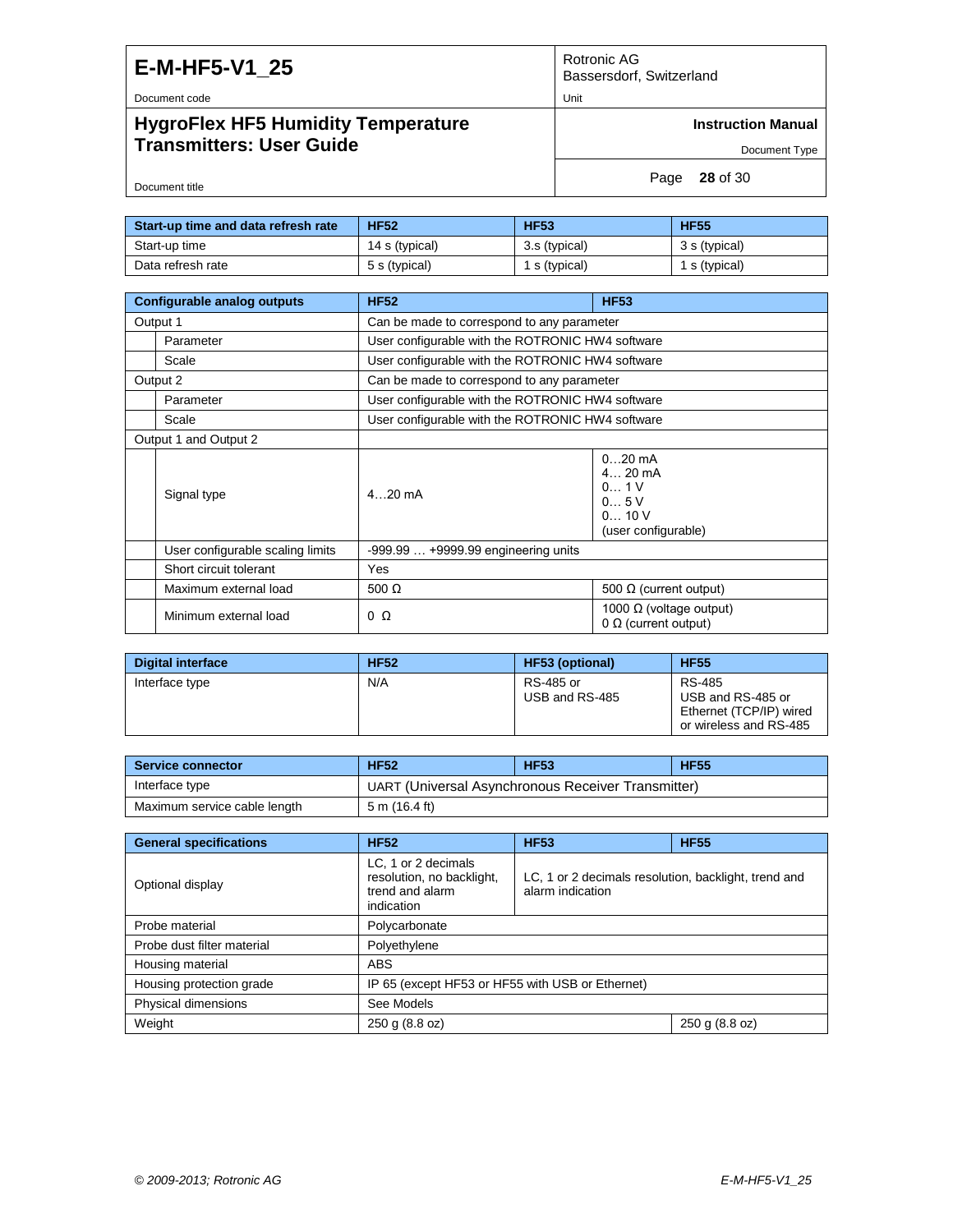Rotronic AG Bassersdorf, Switzerland

Document code Unit

Document title

### **HygroFlex HF5 Humidity Temperature Transmitters: User Guide**

**Instruction Manual**

Document Type

Page **29** of 30

| <b>Conformity with standards</b> | <b>HF52</b>                                                                                                       | <b>HF53</b> | <b>HF55</b> |
|----------------------------------|-------------------------------------------------------------------------------------------------------------------|-------------|-------------|
| CE / EMC immunity                | EMC Directive 2004/108/EG: EN 61000-6-1: 2001, EN 61000-6-2: 2005<br>EN 61000-6-3: 2005, EN 61000-6-4: 2001 + A11 |             |             |
| Solder type                      | Lead free (RoHS directive)                                                                                        |             |             |
| Fire protection class            | Corresponds to UL94-HB                                                                                            |             |             |
| FDA / GAMP directives            | compatible                                                                                                        |             |             |

| <b>Environmental limits</b>     | <b>HF52</b>                                                                                                         | <b>HF53</b>                                                                   | <b>HF55</b> |
|---------------------------------|---------------------------------------------------------------------------------------------------------------------|-------------------------------------------------------------------------------|-------------|
| Storage and transit             |                                                                                                                     | -50+70 °C / -20+70 °C (models with display), 0100 %RH, non condensing         |             |
| Operating limits at electronics | $-25$ $+60$ °C<br>$-1060 °C$<br>(models with display)<br>$0100$ %RH<br>non condensing                               | $-40$ $+60$ °C<br>$-1060$ °C (models with display)<br>0100 %RH non condensing |             |
| Temperature limits at probe     | Depends on probe model                                                                                              |                                                                               |             |
| Maximum humidity at sensor      | 100 %RH up to 80 °C (176 °F)<br>75 %RH at 100 °C (212 °F)<br>45 %RH at 125 °C (260 °F)<br>15 %RH at 150 °C (302 °F) |                                                                               |             |
| Maximum air velocity at probe   | 20 m/s (3,935 ft /min)                                                                                              |                                                                               |             |
| Critical environments           | Humidity sensor: as per DV04-14.0803.02 - Critical chemicals                                                        |                                                                               |             |

#### <span id="page-28-0"></span>**10.2 Dew point accuracy**

<span id="page-28-1"></span>See document **E-M-HC2 Probes** > **Dew point accuracy**

### **11 Accessories**

For accessories and parts such as the HW4 configuration software, service cables, calibration accessories and spare dust filters, please see document **E-M-HC2-accessories**

# <span id="page-28-2"></span>**12 Supporting documents**

| <b>Document File Name</b> | <b>Contents</b>                                                                     |
|---------------------------|-------------------------------------------------------------------------------------|
| E-M-HC2 Probes-V1         | HygroClip 2 (HC2) Humidity Temperature Probes, User Guide                           |
| E-M-HC2-accessories       | Accessories and parts for probes, indicators and transmitters                       |
| E-T-AC3000-DF-V1          | AirChip 3000 Description and Main Functions                                         |
| $E-M-HW4v3-DIR$           | List of the HW4 manuals                                                             |
| E-M-HW4v3-Main            | HW4 software version 3: General instructions and functions common to all<br>devices |
| E-M-HW4v3-F2-005          | HW4 software version 3: Device Manager - HF5 transmitter                            |